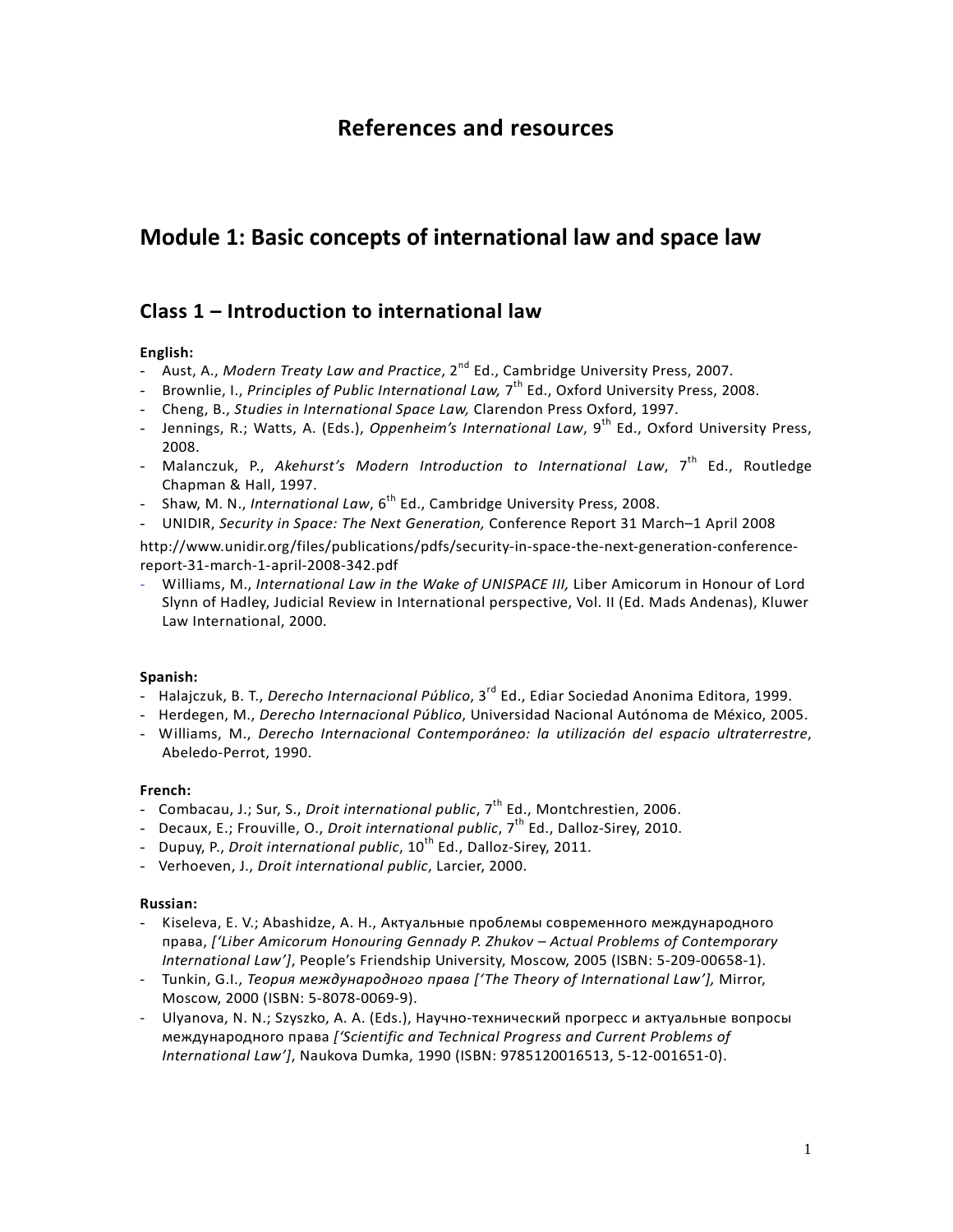#### **Chinese:**

- Zeng, L., 世纪初的国际法与中国 *['International Law in the Early 21st Century'],* Wuhan, 2005 (ISBN: 7307044447, 9787307044449).
- Huang, W., 国际法学 *['International Law']*, Xiamen, 2007 (ISBN: 9787561528556, 7561528558).
- Liang, Z.; Geping, R. (Eds.), 国际法 *['International Law']*, Beijing, 2005 (ISBN: 78016135711, 7503656034, 9787503656033).
- Jin, Shao, 国际法 *['International Law']*, Peking University Press, Beijing, 2011 (ISBN: 730119207X, 9787301192078).
- Tieya, Wang, 国际法 *['International Law']*, Law Press China, Beijing, 1995 (ISBN: 7503611476).
- Zhonghai, Zhou, 国际法 *['International Law']*, China University of Political Science and Law Press, Beijing, 2008 (ISBN: 7562031738, 9787562031734).
- Jingsheng, Zhou, 国际法 *['International Law']*, Wuhan University Press, Wuhan, 2009 (ISBN: 9787307073531, 7307073536).
- Lingliang, Zeng, 现代国际法的人本化发展趋势 *['The Humanization Trend of Modern International Law']*, Social Science in China, 2007 (1): 89-103.
- Ruixuan, Cao, 论国际法渊源 *['The Origin of International Law']*, Anhui, 2013, 2: 008.
- Tieya, Wang, 国际法引论 *['The Introduction of International Law']*, Beijing, 1998.
- Shouping, L.; Lin, G., 国际公法教程 *['A Course in International Law']*, Beijing, 2007 (IBSN:9787811340228).
- Tieya, W., 国际法引论 *['Introduction to International Law']*, Beijing, 1998 (ISBN: 730103623X).
- Xianshu, W., 国际法 *['International Law']*, Beijing, 1999 (ISBN: 9787562044147).
- Weidong, C., 国际法学 *['International Law']*, Beijing, 2007 (ISBN: 9787810788809).
- Zewei, Y., 国际公法 *['International Law']*, Beijing, 2005.
- Zhitong, W., 国际法 *['International Law']*, Beijing, 2012 (ISBN: 9787511843661).
- Xi, Liang, 国际法 *['International Law'],* [M], Wuhan University Press, 2011.

#### **Arabic:**

- Al Majzoub, M., Al Qanun Al Duwali *['General International Law'*], Halabi Legal Publications, 2004.
- Al-Khayr, M.A.A; Ahmed, M., ةلودلا يف نوناقلا ىلودلا ماعلا / al-Dawlah fī al-qanūn al-dawlī al- 'āmm ['*The State of Public International Law'*], Miṣr al-Jadīdah, al-Qāhirah: Ītrāk lil-Ṭibā'ah waal-Nashr wa-al-Tawzī', 2009 (ISBN: 9773831620, 9789773831622).

# **Class 2 – The Outer Space Treaty and the fundamental principles of space law**

# **English:**

- Cheng, B., *Studies in International Space Law,* Clarendon Press Oxford, 1997.
- Christol, C. Q., *The Modern International Law of Outer Space*, Pergamon Press, 1982.
- Crowther, D.; Lafferranderie, G. (Eds*.)*, *Outlook on Space Law over the Next 30 Years – Essays Published for the 30th Anniversary of the Outer Space Treaty*, Kluwer Law International, 1997.
- Diederiks-Verschoor, I. H. P.; Kopal, V., *An Introduction to Space Law*, Wolters Kluwer, 2008.
- Hobe, S.; Schmidt-Tedd, B.; Schrogl, K. (Eds.), *Cologne Commentary on Space Law – Volume 1: The Outer Space Treaty*, Carl Heymanns Verlag, Köln, 2010.
- Jakhu, R., *Legal Issues Relating to the Global Public Interest in Outer Space*, 32 Journal of Space Law, 2006, pp. 31-110.
- Jasentuliyana, N. (ed.), *Space Law: Development and Scope,* Praeger, 1992.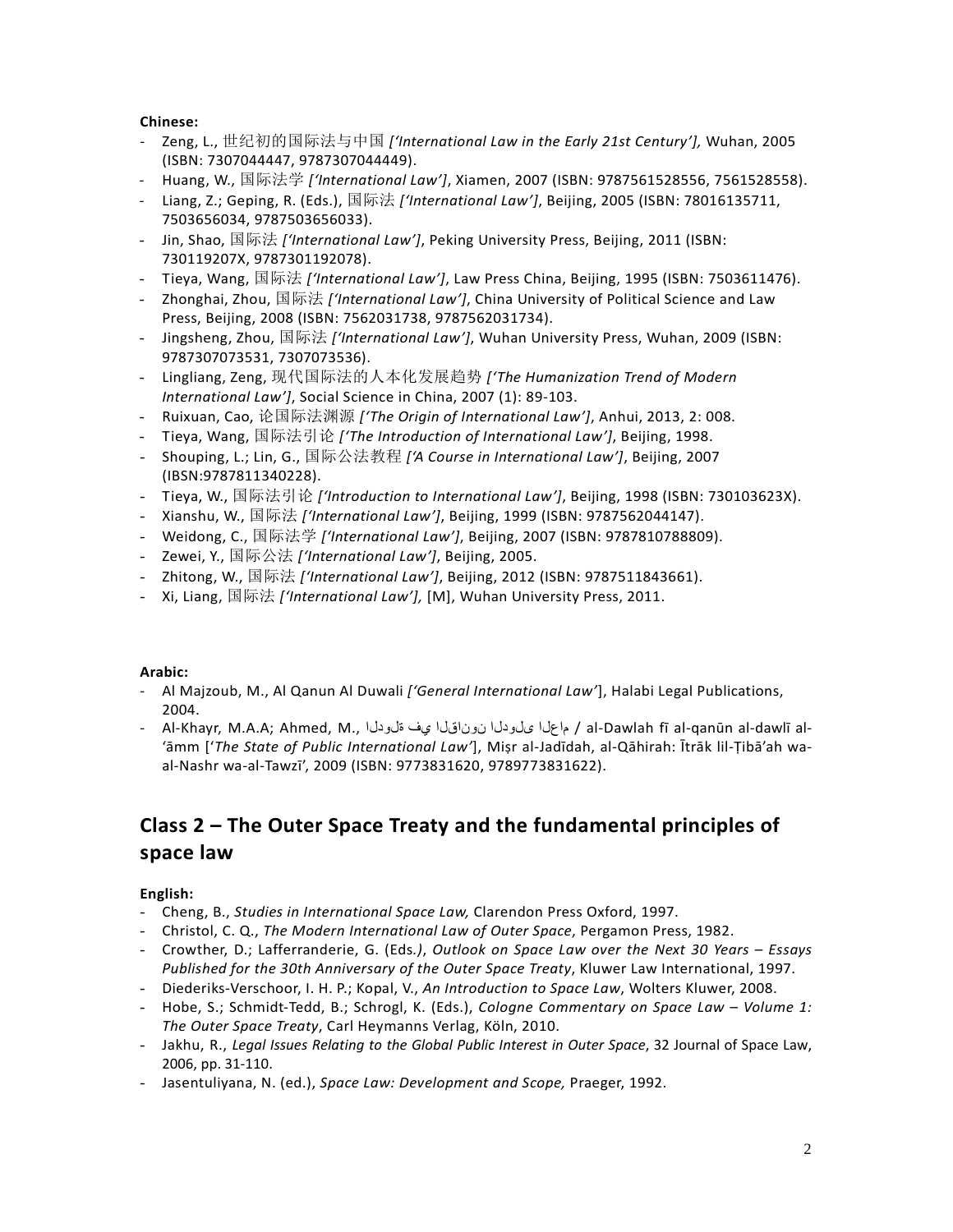- Lachs, M.; Hobe, S. and Masson-Zwaan, T. (Eds.), *The Law of Outer Space: An Experience In Contemporary Law Making*, Martinus Nijhoff Publishers, 2010.
- Lee, R. S. K.; Jasentuliyana, N., *Manual on Space Law*, Springer, 1971.
- Lyall, F.; Larsen, P. B., *Space Law – A Treatise,* Ashgate, 2009.
- Lyall, F.; Larsen, P. B., *Space Law*, Ashgate, 2007.
- Tatsuzawa, K. (ed.), *Legal Aspects of Space Commercialization*, CSP Japan, 1992.

#### **Spanish:**

- Böckstiegel, K.-H.; Cocca, A.A., Ferrer, M.A.; de Orchansky, B.K.; Williams, M, *Solución de Controversias en Derecho Espacial – Settlement of Space Law Disputes (bilingual edition),* Serie Estudios Internacionales Avanzados, Córdoba, Argentina, 1981.
- Cocca, A. A., *Encuadre Juridico de la Actividad Economica en el Espacio ['Legal Framework of Economic Activity in Space']*, Consejo de Estudios Internacionales Avanzados, Cordoba, 1982.
- Espada, C. E., *La Responsabilidad Internacional por Daños en el Derecho del Espacio ['International Responsibility for Damage and the Law of Space']*, Universidad de Murcia, 1979 (ISBN: 84-600-1419-6).
- Lituma, A. R., *El Espacio, El Derecho y la ONU ['Space, Law and the UN'],* 1989.
- Comisión Nacional de Investigaciones Espaciales [National Commission for Space Research], *Enseñanza del Derecho Internacional – Aplicado al Espacio Ultraterrestre y a las Comunicaciones Espaciales ['International Law Teachings – Applied to Outer Space and to Space Applications']*, Buenos Aires, 1972.
- Váquez, M. S., *Derecho y Política en el Espacio Cósmico ['Cosmic Space Law and Politics'*], 2<sup>nd</sup> Ed., Universidad Nacional Autónoma de México, Ciudad Universitaria, 1986 (ISBN 968-837-838- 0).
- Williams, M., *Derecho Internacional Contemporáneo: la utilización del espacio ultraterrestre,* Abeledo-Perrot, 1990.
- Williams, M., *Derecho Espacial Contemporáneo: los Principios de Naciones Unidas en los Albores del Nuevo Milenio*, Fundación AENA, Madrid 2010.

#### **French:**

- Cheng, B*., Le Traité de 1967 sur l'Espace*, Journal de droit international, Clunet, Paris, 1968, 533-645.
- Conseil d'État, *Pour une politique juridique des activités spatiales*, La Documentation Française, Paris 2006.
- Kerrest, A. (ed.), *L'adaptation du droit de l'espace à ses nouveaux défis - Mélanges en l'honneur de Simone Courteix*, Editions A. Pedone, 2007 (ISBN : 978-2-233-00513-7).
- Matte, N. M., *Droit aérospatial: les télécommunications par satellites*, Éditions Pedone, Paris/Montréal, 1982 (ISBN-10 : 2233001087).
- Matte, N. M., *Traité de droit aérien-aéronautique*, ICDAS, McGill University, Montréal, 1980 (ISBN-10: 0771700156).
- Matte, N. M., *Droit aérospatial: de l'exploration scientifique à l'utilisation commerciale*, Éditions A. Pedone, Paris, 1976 (ISBN-10: 2233000285).
- Ministère Délégué à la Recherche et aux Nouvelles technologies, *L'evolution du droit de l'espace en France*, Paris, 2002.
- Peyrefitte, L., *Droit de l'espace*, Dalloz, Paris, 1993 (ISBN-10: 2247014704).

#### **Russian:**

- *Borba SSSR za mirnoe ispolzovanie kosmosa 1957-1985: Documenty I materialy V t. T.1 ['The Struggle of the USSR for the Peaceful Utilization of Space 1957-1985: Documents and Materials in 2 Volumes: Volume 1']*, Gosudarstvennoe Izdatel'stvo Politicheskoj Literatury [Publishing House of Political Literature], Moscow 1985 (478 and 528)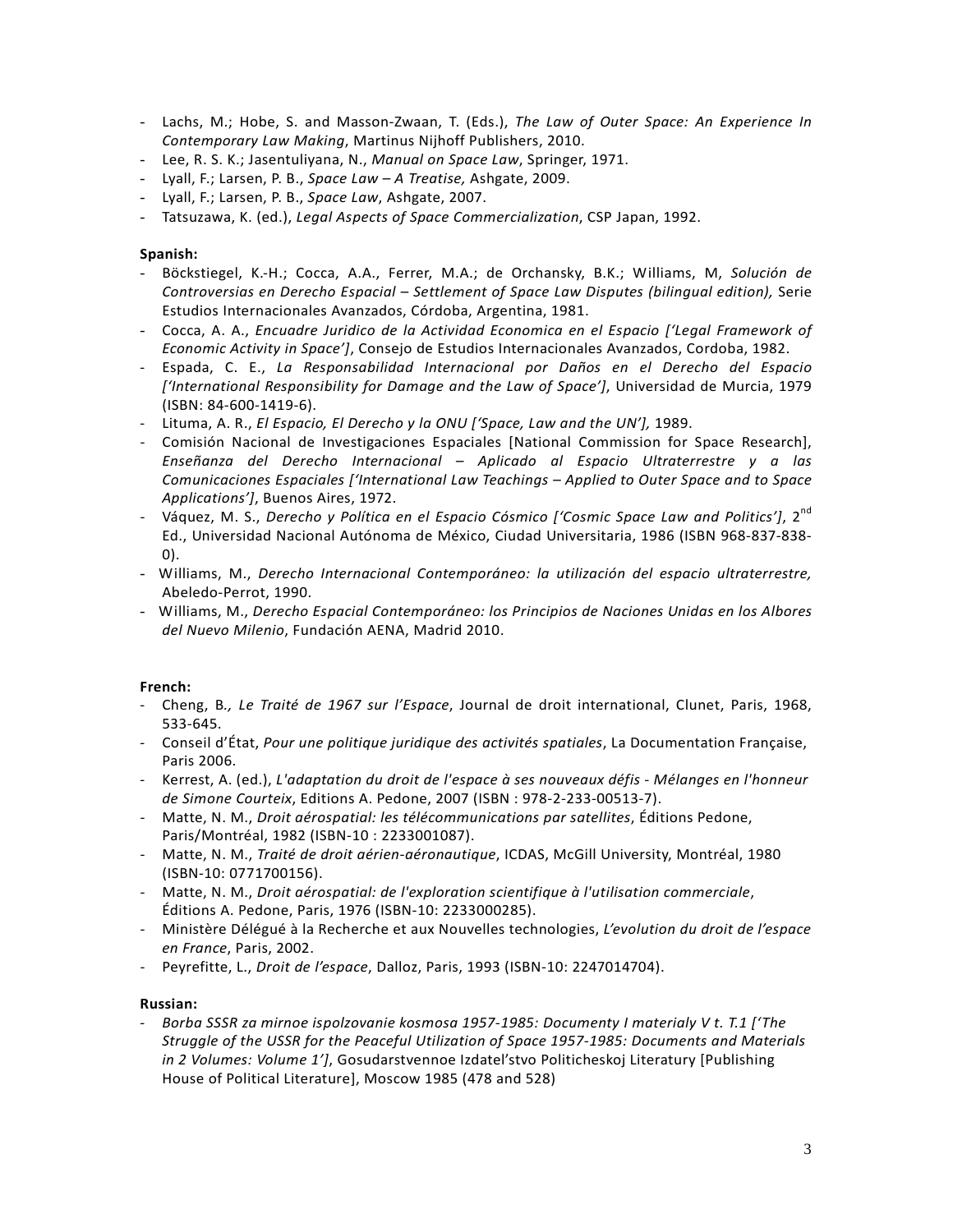- Kiseleva, E. V.; Abashidze, A. H., Актуальные проблемы современного международного права, *['Liber Amicorum Honouring Gennady P. Zhukov – Actual Problems of Contemporary International Law']*, People's Friendship University, Moscow, 2005 (ISBN: 5-209-00658-1).
- Malysheva, N.; Shemshuchenko, Y. (Eds.), Космічне законодавство країн світу: Тематичне зібрання (російською та англійською мовами)- Том 1. Загальні питання космічної діяльності. Державне регулювання *['Space Law Legislation of the Countries of the World – National Space Law Legislation – Vol. 1: General Issues; State Regulation'],* Kiev, 2001 (ISBN: 966-7714-68-3, ISBN: 966-7714-71-3).
- Movchan, A. P.; Kamenstskaya, E. P., *['International Air, Space Law & Law of the Sea: Common Features and Differences']*, Moscow, 1992.
- Piradov, A. S., Tendensii ravitiya kosmitcheskogo prave *['Tendencies in the Development of Space Law'*], Moscow, 1971.
- Piradov A. S.; Belitsky, B., Mezhdunarodnoe kosmicheskoe pravo ['*International Space Law'*], Progress, Moscow, 1976.
- Vereshchetin, V. S., Mezdunarodnoie sotrudnichestvo v kosmose: Pravovie voprosy, ['*International Cooperation in Outer Space: Legal Problems'*], Moscow, 1977.
- Yakovenko, A. V., Progressivnoe razvitie mezhdunarodnogo kosmicheskogo prave: Sovremennye problemy ['*Progressive Development of the International Space Law: Actual Problems'*], International Relations Publishing House, Moscow, 1999 (ISBN: 5-7133-1022-1).
- Yakovenko, A. V., [*'Contemporary Space Projects – International Law Problems'*], International Relations Publishing House, Moscow, 2000 (ISBN: 5-1733-1035-3).
- Zhukov, G. P.; Kolossov, Y. M., Международное космическое право ['*International Space Law*'], International Relations Publishing House, Moscow, 1999 (ISBN: 5713309940) (Belitsky, B., translator of earlier edition, Praeger, New York, 1984).
- Zhukov, G. P., космическое право ['*Space Law'*], International Relations Publishing House, Moscow, 1966.

- He, Q.; Huang, H. (Eds.), 外层空间法 ['*Outer Space Law*'], Qingdao Press, Qingdao, 2000.
- He, Q., 外层空间法 ['*Outer Space Law'*], Law Press, 1992.
- Hai, Y. (ed.), ['Overview of International Space Legislation'], China Press, 2005.
- Keshi, L.; Song, L., ["*Space Law*"], Taiwan Commercial Press, 1968.
- Haifeng, Zhao; Pedrazzi, Marco, 国际空间法教程, *['Elements of International Space Law']*, Heilongjiang People Press, Harbin, 2006, Chapter 1: Space treaties and principles of space law related to the UN, resolutions of the UN General Assembly.
- Shanguang, Chen, 空间法概要 *['The Outline of Space Law']*, China Astronautic Publishing House, Beijing, 2007, Chapter 2, Section 1: Basic contents of international space law.
- Lianbin, Song,《一九六七年外空条约今析—献给 1992 年国际空间年》*['The Analysis of The Outer Space Treaty—for the International Space Year (1992)]*, [J], [Law Review] (ISSN:1004- 1303) Vol. 3, 1992.
- Guozhu, Gao, 论外空活动中的国家责任 *['The Responsibility of Outer Space Activities']*, Global Law Review, 2008.
- Yun, Zhao, 试论外空《责任公约》及其完善 *['Outer Space Liability Convention']*, Beijing, 2008.
- Yun, Zhao, 外空商业化和外空法的新发展 *['The Commercialization of Outer Space and the Development of Outer Space Law'],* Intellectual Property Press, 2008.
- Yuhai, Yin, 国际空间法论 *['International Space Law']*, Beijing, 2006 (ISBN:9787802191457).
- Shanguang, Chen, 空间法概要 *['Overview of Space Law']*, Beijing, 2010 (ISBN:9787802182110).
- Shouping, Li; Yun, Zhao, 外层空间法专论 *['Introduction to the Law of Outer Space']*, Beijing, 2009 (ISBN:9787511204295).
- Yan, Ling, 国际空间法问题新论 *['Issue of International Space Law']*, Beijing, 2006 (ISBN:780217365).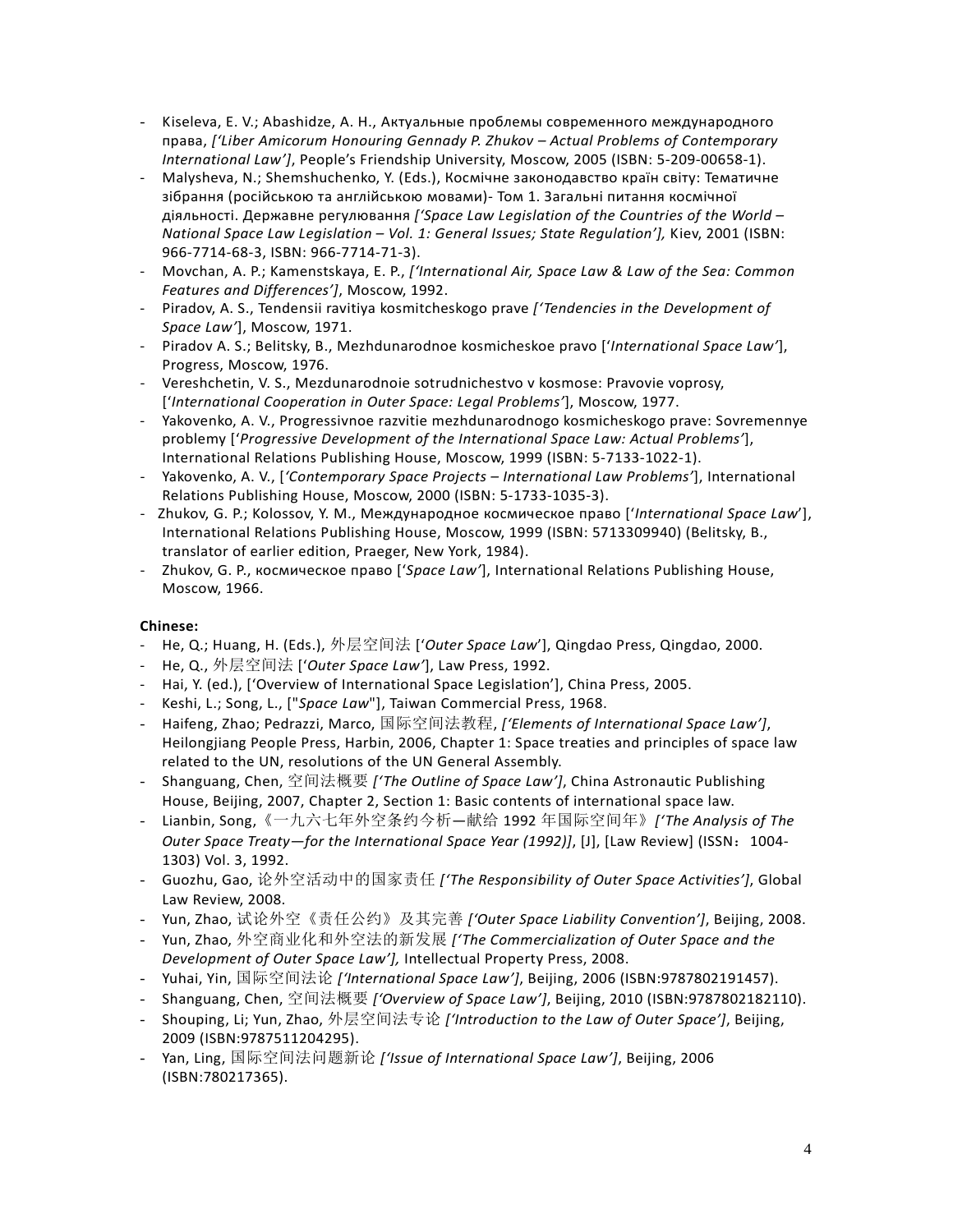- Shouxing, Bo, 外层空间法五大条约的现状及其面临的挑战 *['The Status and Problems of the Five Outer Space Treaties'], [*J], Journal of Beijing University of Aeronautics and Astronautics (Social Sciences Edition) 2009, 22(1): 38-42.

#### **Arabic:**

- Abū Atlah, M. W., Tanẓīm Istikhdām al-faḍā' ['*Regulations in the Use of Space'*], Dār al-Fikr al- 'Arabī, 1972.
- al-Niẓām al-qānūnī al- /قيع انصلا رامقأل اب تال اصت إلى ويلودل اين ونوناقل الماظن لا , Ḥijāzī Maḥmūd, M duwalī lil-ittiṣālāt bi-al-aqmār al-ṣinā'īyah *['Satellites, Communications Technology & International Law'*], al-Qāhirah: Dār al-Nahḍah al-'Arabīyah, 2001 (ISBN: 9770432636)
- Ṣadr, M., ءاضفلا هقف /Fiqh al-faḍā' ['*Space Law'*].
- 'Alī, 'A. A., al-Niẓām al-qānūnī lil-faḍā' al-khārijī wa-al-ajrām al-samāwīyah, al-Qāhirah: Dār al-Nahḍah al-Ḥadīthah, 1979.
- Shihatā, I. F. I., ءاضفلا نوناقو يلودلا ي وجلا نوناقلا / al-Qānūn al-jawwī al-duwalī wa-qānūn al-faḍā ' *['International Air and Space Law: A treatise in Arabic with an English translation of the Table of Contents*'], al-Qāhirah: Dār al-Nahḍah al-'Arabīyah, 1966.

# **Class 3 – Other space treaties and General Assembly resolutions**

## **English:**

- Böckstiegel, K. (ed.), *Settlement of Space Law Disputes - The Present State of the Law and Perspectives of Further Development*, C. Heymann, 1980.
- Cheng, B., *Studies in International Space Law,* Clarendon Press Oxford, 1997.
- Christol, C. Q., *The Modern International Law of Outer Space*, Pergamon Press, 1982.
- Crowther, D.; Lafferranderie, G. (Eds*.)*, *Outlook on Space Law over the Next 30 Years – Essays Published for the 30th Anniversary of the Outer Space Treaty*, Kluwer Law International, 1997.
- Diederiks-Verschoor, I. H. P.; Kopal, V., *An Introduction to Space Law*, Wolters Kluwer, 2008.
- Hobe, S.; Schmidt-Tedd, B.; Schrogl, K. (Eds.), *Cologne Commentary on Space Law – Volume 2: Rescue Agreement; Liability Convention; Registration Convention; Moon Agreement,* Carl Heymanns Verlag, Köln, 2013
- Jasentuliyana, N. (ed.), *Space Law: Development and Scope,* Praeger, 1992.
- Lachs, M.; Hobe, S. and Masson-Zwaan, T. (Eds.), *The Law of Outer Space: An Experience In Contemporary Law Making*, Martinus Nijhoff Publishers, 2010.
- Lee, R. S. K.; Jasentuliyana, N., *Manual on Space Law*, Springer, 1971.
- Lyall, F.; Larsen, P. B., *Space Law – A Treatise,* Ashgate, 2009.
- Tatsuzawa, K. (ed.), *Legal Aspects of Space Commercialization*, CSP Japan, 1992.
- Williams, M., *Final Report on the Review of Space Law Treaties in View of Commercial Space Activities. Concrete Proposals, Report of the Seventieth Conference of the International Law Association,* New Delhi, 2002, 192-227 (also online at http://www.ila-hq.org)

#### **Spanish:**

- Cocca, A. A., *Encuadre Juridico de la Actividad Economica en el Espacio ['Legal Framework of Economic Activity in Space']*, Cordoba : Consejo de Estudios Internacionales Avanzados, 1982.
- Espada, C. E., *La Responsabilidad Internacional por Daños en el Derecho del Espacio ['International Responsibility for Damage and the Law of Space']*, Universidad de Murcia, 1979 (ISBN: 84-600-1419-6).
- Lituma, A. R., *El Espacio, El Derecho y la ONU ['Space, Law and the UN'],* 1989.
- Comisión Nacional de Investigaciones Espaciales [National Commission for Space Research], *Enseñanza del Derecho Internacional – Aplicado al Espacio Ultraterrestre y a las*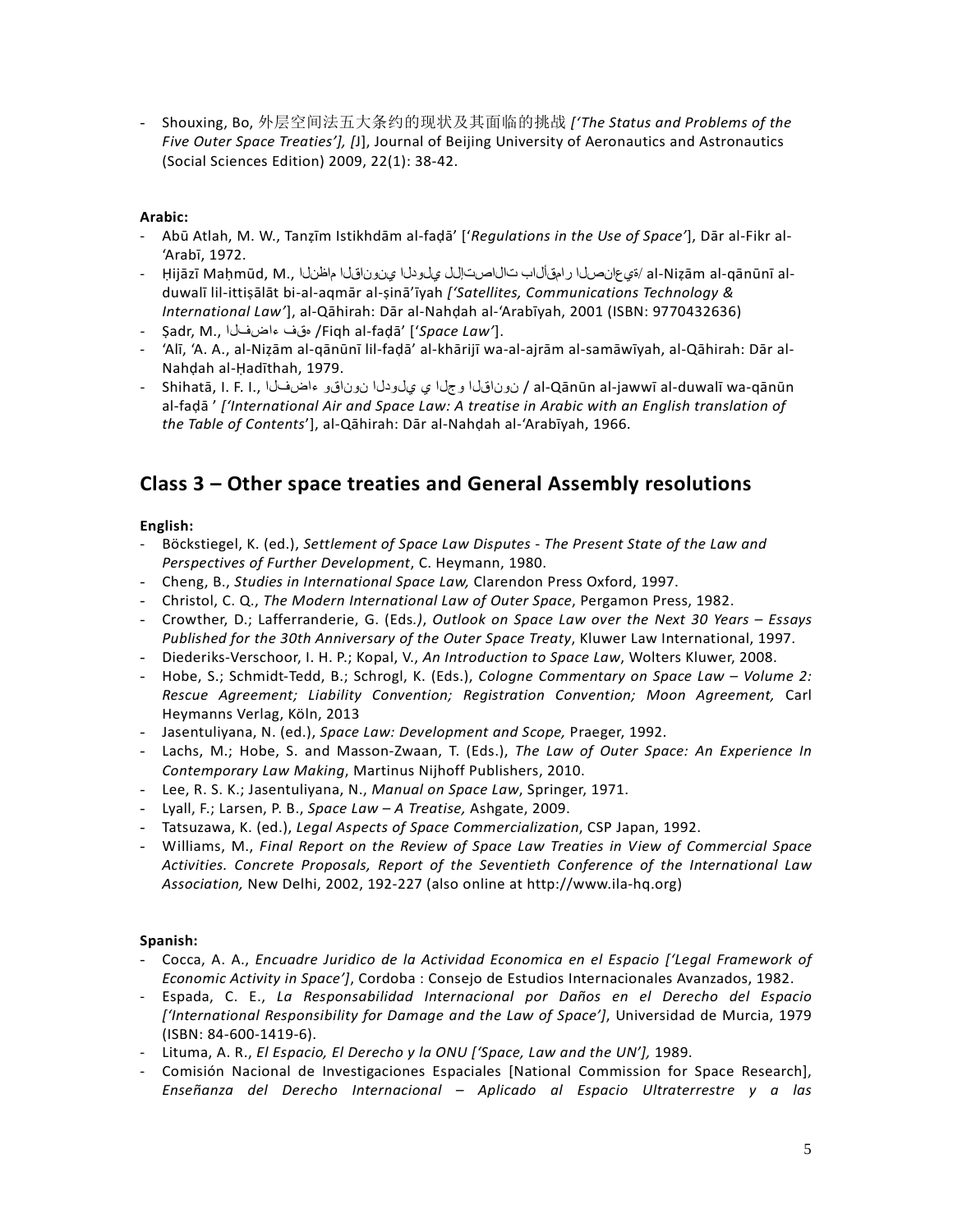*Comunicaciones Espaciales ['International Law Teachings – Applied to Outer Space and to Space Applications']*, Buenos Aires, 1972.

- Váquez, M. S., *Derecho y Política en el Espacio Cósmico ['Cosmic Space Law and Politics']*, 2<sup>nd</sup> Ed., Universidad Nacional Autónoma de México, Ciudad Universitaria, 1986 (ISBN 968-837-838- 0).
- Williams, M*., Derecho Internacional Contemporáneo. La utilización del espacio ultraterrestre,* Abeledo Perror, 1990.

#### **French:**

- Conseil d'État, *Pour une politique juridique des activités spatiales*, La Documentation Française, Paris 2006.
- Kerrest, A. (ed.), *L'adaptation du droit de l'espace à ses nouveaux défis - Mélanges en l'honneur de Simone Courteix*, Editions A. Pedone, 2007 (ISBN : 978-2-233-00513-7).
- Matte, N. M., *Droit aérospatial: les télécommunications par satellites*, Éditions Pedone, Paris/Montréal, 1982 (ISBN-10 : 2233001087).
- Matte, N. M., *Traité de droit aérien-aéronautique*, ICDAS, McGill University, Montréal, 1980 (ISBN-10: 0771700156).
- Matte, N. M., *Droit aérospatial: de l'exploration scientifique à l'utilisation commerciale*, Éditions A. Pedone, Paris, 1976 (ISBN-10: 2233000285).
- Ministère Délégué à la Recherche et aux Nouvelles technologies, *L'evolution du droit de l'espace en France*, Paris, 2002.
- Peyrefitte, L., *Droit de l'espace*, Dalloz, Paris, 1993 (ISBN-10: 2247014704).

#### **Russian:**

- *- Borba SSSR za mirnoe ispolzovanie kosmosa 1957-1985: Documenty I materialy V t. T.1 ['The Struggle of the USSR for the Peaceful Utilization of Space 1957-1985: Documents and Materials in 2 Volumes: Volume 1']*, Gosudarstvennoe Izdatel'stvo Politicheskoj Literatury [Publishing House of Political Literature], Moscow 1985 (478 and 528)
- Kiseleva, E. V.; Abashidze, A. H., Актуальные проблемы современного международного права, *['Liber Amicorum Honouring Gennady P. Zhukov – Actual Problems of Contemporary International Law']*, People's Friendship University, Moscow, 2005 (ISBN: 5-209-00658-1).
- Malysheva, N.; Shemshuchenko, Y. (Eds.), Космічне законодавство країн світу: Тематичне зібрання (російською та англійською мовами)- Том 1. Загальні питання космічної діяльності. Державне регулювання *['Space Law Legislation of the Countries of the World – National Space Law Legislation – Vol. 1: General Issues; State Regulation'],* Kiev, 2001 (ISBN: 966-7714-68-3, ISBN: 966-7714-71-3).
- Movchan, A. P.; Kamenstskaya, E. P., *['International Air, Space Law & Law of the Sea: Common Features and Differences']*, Moscow, 1992.
- Piradov, A. S., Tendensii ravitiya kosmitcheskogo prave *['Tendencies in the Development of Space Law'*], Moscow, 1971.
- Piradov A. S.; Belitsky, B., Mezhdunarodnoe kosmicheskoe pravo ['*International Space Law'*], Progress, Moscow, 1976.
- Vereshchetin, V. S., Mezdunarodnoie sotrudnichestvo v kosmose: Pravovie voprosy, ['*International Cooperation in Outer Space: Legal Problems'*], Moscow, 1977.
- Yakovenko, A. V., Progressivnoe razvitie mezhdunarodnogo kosmicheskogo prave: Sovremennye problemy ['*Progressive Development of the International Space Law: Actual Problems'*], International Relations Publishing House, Moscow, 1999 (ISBN: 5-7133-1022-1).
- Yakovenko, A. V., [*'Contemporary Space Projects – International Law Problems'*], International Relations Publishing House, Moscow, 2000 (ISBN: 5-1733-1035-3).
- Zhukov, G. P.; Kolossov, Y. M., Международное космическое право ['*International Space Law*'], International Relations Publishing House, Moscow, 1999 (ISBN: 5713309940) (Belitsky, B., translator of earlier edition, Praeger, New York, 1984).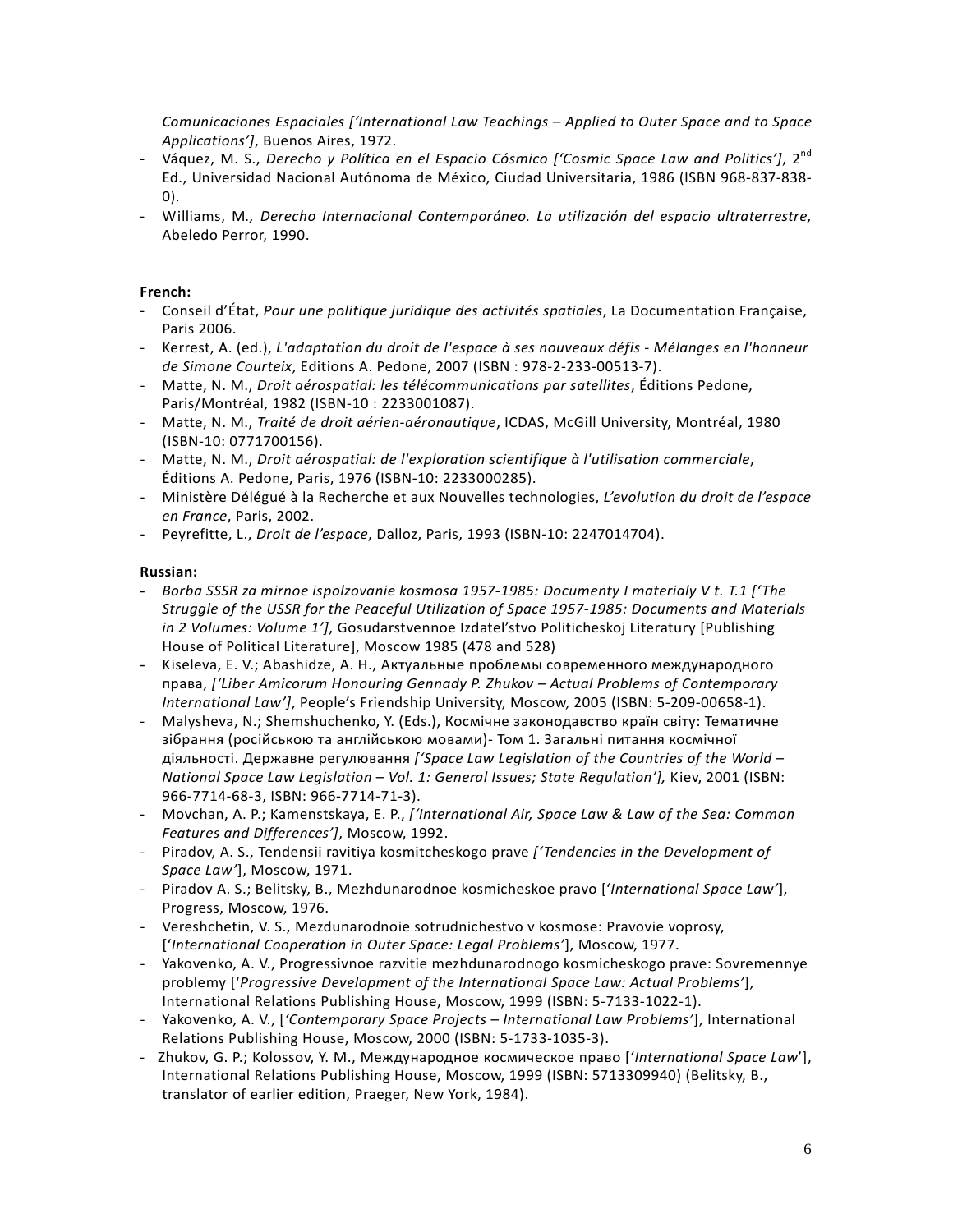- Zhukov, G. P., космическое право ['*Space Law'*], International Relations Publishing House, Moscow, 1966.

#### **Chinese:**

- He, Q.; Huang, H. (Eds.), ['*Law of Outer Space*'], Qingdao Publications, Qingdao, 2000 (Chinese title on page 233 of Cologne Commentary on Space Law).
- Shouping, Li; Yun, Zhao, 外层空间法专论 *['Introduction to the Law of Outer Space'], [*M], Guanming Daily Press, Beijing, 2009.
- Haifeng, Zhao, 空间法评论(第四卷)*['Space Law Review'],* [M], Harbin Industrial University Press, Harbin, 2009.
- Shouping, Li, 中国空间法年刊 *['Chinese Yearbook of Space Law'],* [M], Beijing: World Affairs Press, 2010.
- Haifeng, Zhao, 国际空间法教程 *['Elements of International Law'],* [M], Heilongjiang People Press, Harbin, 2006.
- Shanguang, Chen, 空间法概要 *['The Outline of Space Law']*, China Astronautic Publishing House, Beijing, 2007, Chapter 2, Section 1: Basic contents of international space law.

## **Arabic**

[…]

# **Class 4 – National regulation, commercialisation and privatisation**

# **English:**

- von der Dunk, F. G. (ed.), *National Space Legislation in Europe – Issues of Authorisation of Private Space Activities in the Light of Developments in European Space Cooperation, Brill /* Martinus Nijhoff Publishers, 2011.
- von der Dunk, F. G., *Private Enterprise and Public Interest in the European 'Spacescape'*, International Institute of Air and Space Law, 1998.
- *-* European Space Policy Institute*, Economic and Political Impacts of Space Regulations in Europe. Part 1: The Case of National Space Legislation – Finding the Way Between Common and Coordinated Action*, 2009.

http://www.espi.or.at/images/stories/dokumente/studies/espi%20report%2021.pdf

- Jakhu, R. (ed.), *National Regulation of Space Activities,* Springer, 2010.
- Proceedings of the Workshop on Space Law in the 21st Century, UNISPACE III, Technical Forum, July 1999, http://www.unoosa.org/pdf/publications/st\_space\_02E.pdf
- Williams, M.; Hobe, S., *Legal Aspects of the Privatisation and Commercialisation of Space Activities. Part I on Remote sensing, satellite data in Court, space debris and Dispute Settlement (Williams); Part II on the Draft Model Law on National Space Legislation (Hobe).* Report of the Seventy-Fifth Conference of the International Law Association*,* 281-320, Sofia 2012 (available at http://www.ila-hq.org).

# **Spanish:**

- Cocca, A. A., *Encuadre Juridico de la Actividad Economica en el Espacio ['Legal Framework of Economic Activity in Space']*, Cordoba : Consejo de Estudios Internacionales Avanzados, 1982.
- Espada, C. E., *La Responsabilidad Internacional por Daños en el Derecho del Espacio ['International Responsibility for Damage and the Law of Space']*, Universidad de Murcia, 1979 (ISBN: 84-600-1419-6).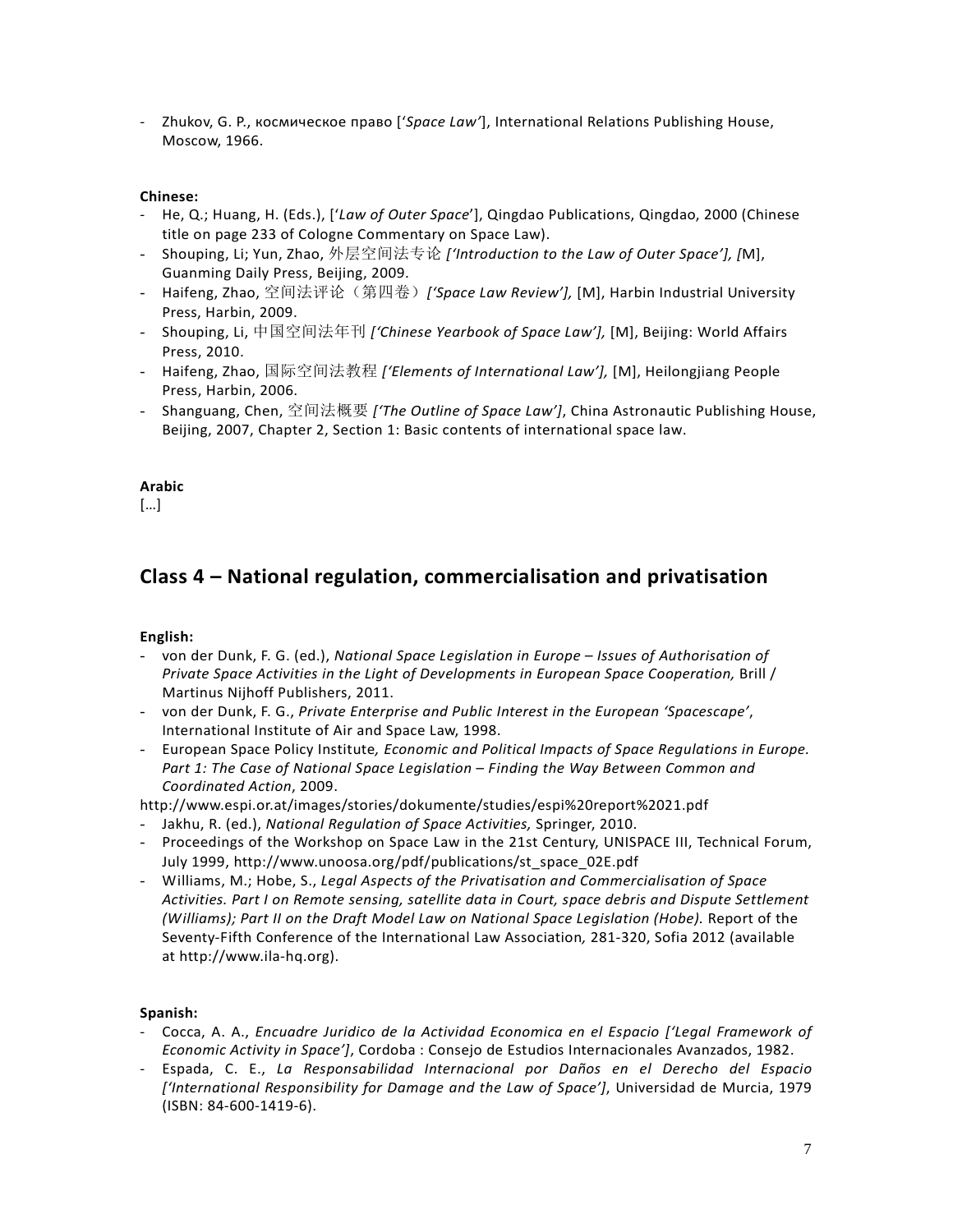- Hermida, J., *Derecho Espacial Comercial,* Paradox, 1997 (ISBN: 9789504381419).
- Lituma, A. R., *El Espacio, El Derecho y la ONU ['Space, Law and the UN'],* 1989.
- Comisión Nacional de Investigaciones Espaciales [National Commission for Space Research], *Enseñanza del Derecho Internacional – Aplicado al Espacio Ultraterrestre y a las Comunicaciones Espaciales ['International Law Teachings – Applied to Outer Space and to Space Applications']*, Buenos Aires, 1972.
- Váquez, M. S., *Derecho y Política en el Espacio Cósmico ['Cosmic Space Law and Politics'*], 2<sup>nd</sup> Ed., Universidad Nacional Autónoma de México, Ciudad Universitaria, 1986 (ISBN 968-837-838- 0).
- Williams, M., *La Comercialización de las Actividades Espaciales,* in *Código de Comercio y Normas Complementarias* (Etcheverry, R.A.; Chomer, H., Eds.), Vol. 1, *529-566,* Hammurabi, 2005 (ISBN 950- 741-215-8).
- Williams. M*., Derecho Espacial y comercialización: en torno a la interpretación de ciertos términos,* libro dedicado a las XXXI Jornadas Iberoamericanas de Derecho Aeronáutico y del Espacio, 209-225, Fundación AENA, Barcelona, 2004.

#### **French:**

- Conseil d'État, *Pour une politique juridique des activités spatiales*, La Documentation Française, Paris 2006.
- Kerrest, A. (ed.), *L'adaptation du droit de l'espace à ses nouveaux défis - Mélanges en l'honneur de Simone Courteix*, Editions A. Pedone, 2007 (ISBN : 978-2-233-00513-7).
- Matte, N. M., *Droit aérospatial: les télécommunications par satellites*, Éditions Pedone, Paris/Montréal, 1982 (ISBN-10 : 2233001087).
- Matte, N. M., *Traité de droit aérien-aéronautique*, ICDAS, McGill University, Montréal, 1980 (ISBN-10: 0771700156).
- Matte, N. M., *Droit aérospatial: de l'exploration scientifique à l'utilisation commerciale*, Éditions A. Pedone, Paris, 1976 (ISBN-10: 2233000285).
- Ministère Délégué à la Recherche et aux Nouvelles technologies, *L'evolution du droit de l'espace en France*, Paris, 2002.
- Peyrefitte, L., *Droit de l'espace*, Dalloz, Paris, 1993 (ISBN-10: 2247014704).

#### **Russian:**

- Kiseleva, E. V.; Abashidze, A. H., Актуальные проблемы современного международного права, *['Liber Amicorum Honouring Gennady P. Zhukov – Actual Problems of Contemporary International Law']*, People's Friendship University, Moscow, 2005 (ISBN: 5-209-00658-1).
- Malysheva, N.; Shemshuchenko, Y. (Eds.), Космічне законодавство країн світу: Тематичне зібрання (російською та англійською мовами)- Том 1. Загальні питання космічної діяльності. Державне регулювання *['Space Law Legislation of the Countries of the World – National Space Law Legislation – Vol. 1: General Issues; State Regulation'],* Kiev, 2001 (ISBN: 966-7714-68-3, ISBN: 966-7714-71-3).
- Yakovenko, A. V., Progressivnoe razvitie mezhdunarodnogo kosmicheskogo prave: Sovremennye problemy ['*Progressive Development of the International Space Law: Actual Problems'*], International Relations Publishing House, Moscow, 1999 (ISBN: 5-7133-1022-1).
- Yakovenko, A. V., [*'Contemporary Space Projects – International Law Problems'*], International Relations Publishing House, Moscow, 2000 (ISBN: 5-1733-1035-3).

#### **Chinese:**

- He, Q.; Huang, H. (Eds.), ['*Law of Outer Space'*], Qingdao Publications, Qingdao, 2000 (Chinese title on page 233 of Cologne Commentary on Space Law).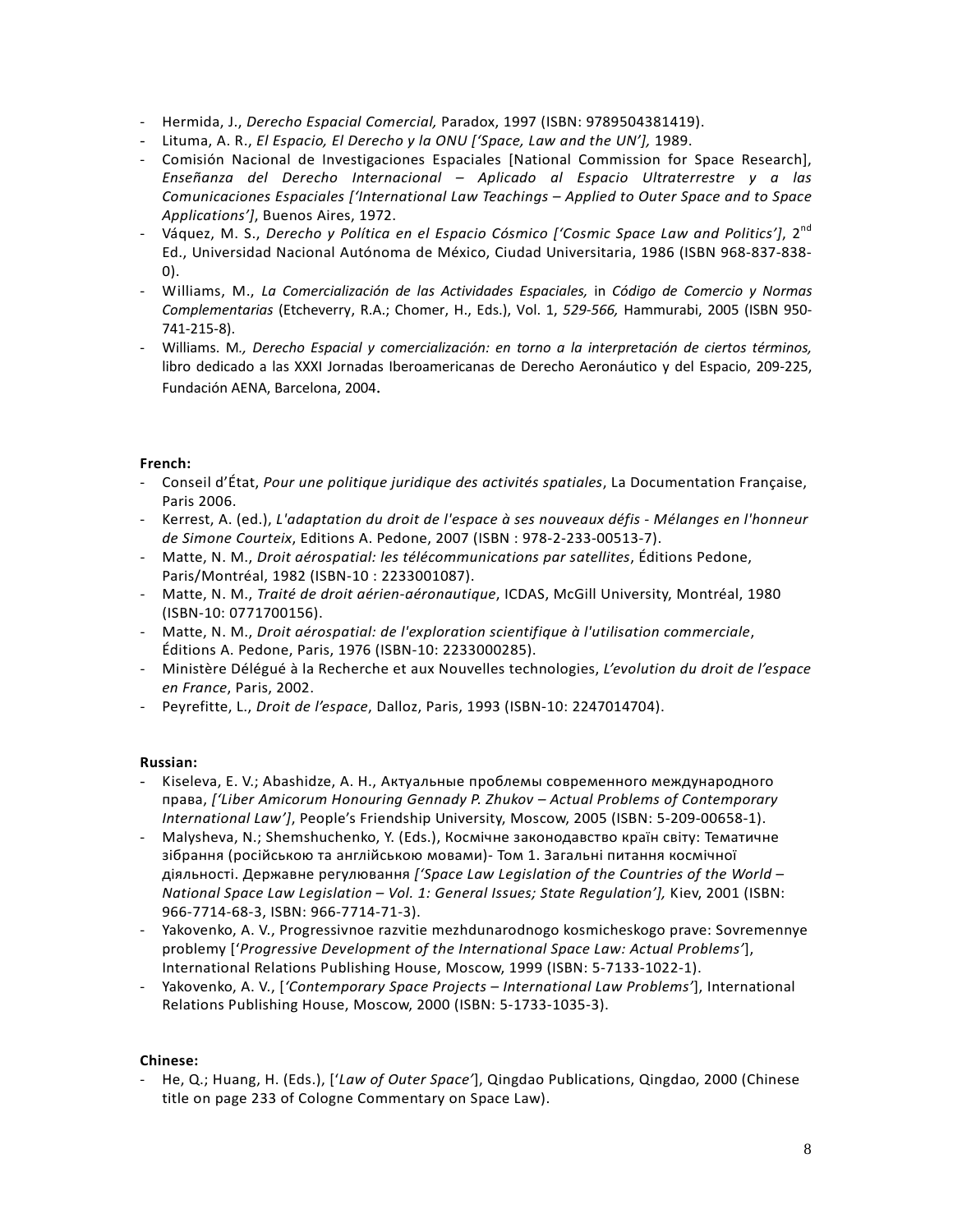- Yun, Zhao, 外空商业化和外空法的新发展 *['The Commercialization of Outer Space and the Development of Outer Space Law'],* Intellectual Property Press, 2008.
- Guoyu, Wang, 外空活动商业化背景下空间法中的国籍联系, *['The Nationality of Outer Space Activities against the Background of Outer Space Commercialization']*, Beijing, 2011, 13(6).
- Liang, Zhang, 论外层空间商业活动对国际法的挑战, *['Challenges of International Law from Commercial Activities']*, Changsha, 2007.
- Shanguang, Chen,《空间法概要》*['The Outline of Space Law']*, China Astronautic Publishing House, Beijing, 2007, Chapter 4: National Regulation.
- Guozhu, Gao,《外层空间法前沿问题研究》*['Frontiers in Space Law'],* Law Press China, Beijing, 2011, Chapter 2, Section 1: National regulation on commercial space activities and privatisation.
- Yun, Zhao, 外层空间法中的热点问题评议 *['Commentary on Selected Critical Issues in Outer Space Law'],* [J], Journal of Beijing University of Aeronautics and Astronautics (Social Sciences Edition), 2010, 23(1): 42-48.
- Gaoqiang, C.; Xu, X., 论外层空间活动商业化的法律规制 *['On Legal Regulation of Commercialization of Outer Space Activities']*, Social Science Journal, 2007.
- Chunli, X., 论中国载人空间站国际合作的法律环境 *['On the Legal Environment of International Cooperation for China Manned Space Station']*, Manned Spaceflight, 2012.
- Shouping, L.; Zhuoyan, L., 日本《空间基本法案》及其启示 *['Fundamental Act of Outer Space of Japan and its Inspirations']*, Journal of Beijing Institute of Technology (Social Sciences Edition), 2010.
- Xiaohong, L., 我国空间活动商业化与规范化的几点思考 *['Some Commercial Space Activities and Standardizations in Our Country']*, China's Space, 2001.
- Bin, Li, 论外层空间商业利用中的若干国际法问题与对策 *['On Several International Law Problems and Advice on Outer Space Commercial Utilization'],* [J], Heilongjiang Social Sciences, 15 December 2007.
- Shouping, Li, 试论空间旅游的若干法律问题 *['Some Legal Issues on Space Tourism'],* [J], Journal of Beijing University of Aeronautics and Astronautics (Social Sciences Edition), 15 March 2010.
- Liyin, Zhou, 外层空间活动商业化的法律问题 *['Legal Issues with Respect to Commercialization of Outer Space Activities],* [D], China University of Political Science and Law, Beijing, 2006.
- Yun, Zhao, 外空商业化与外空专利权的保护问题研究 *['Research on Commercialization of Outer Space Activities and the Protection of Outer Space Related Patents],* [J], Journal of International Economic Law, 2007 (04).
- Shouping, Li, 外层空间的商业化利用及中国的对策 *['Commercial Use of Outer Space and China's Proposed Measures'],* [J], Journal of Beijing Institute of Technology (Social Science Edition), 2013 (1):99.

[…]

# **Class 5 – Multilateral and bilateral agreements, and IGOs**

# **English:**

- Böckstiegel, K. (ed.), *Settlement of Space Law Disputes - The Present State of the Law and Perspectives of Further Development*, C. Heymann, 1980.
- Cheng, B., *Studies in International Space Law,* Clarendon Press Oxford, 1997.
- Christol, C. Q., *The Modern International Law of Outer Space*, Pergamon Press, 1982.
- Crowther, D.; Lafferranderie, G. (Eds*.)*, *Outlook on Space Law over the Next 30 Years – Essays Published for the 30th Anniversary of the Outer Space Treaty*, Kluwer Law International, 1997.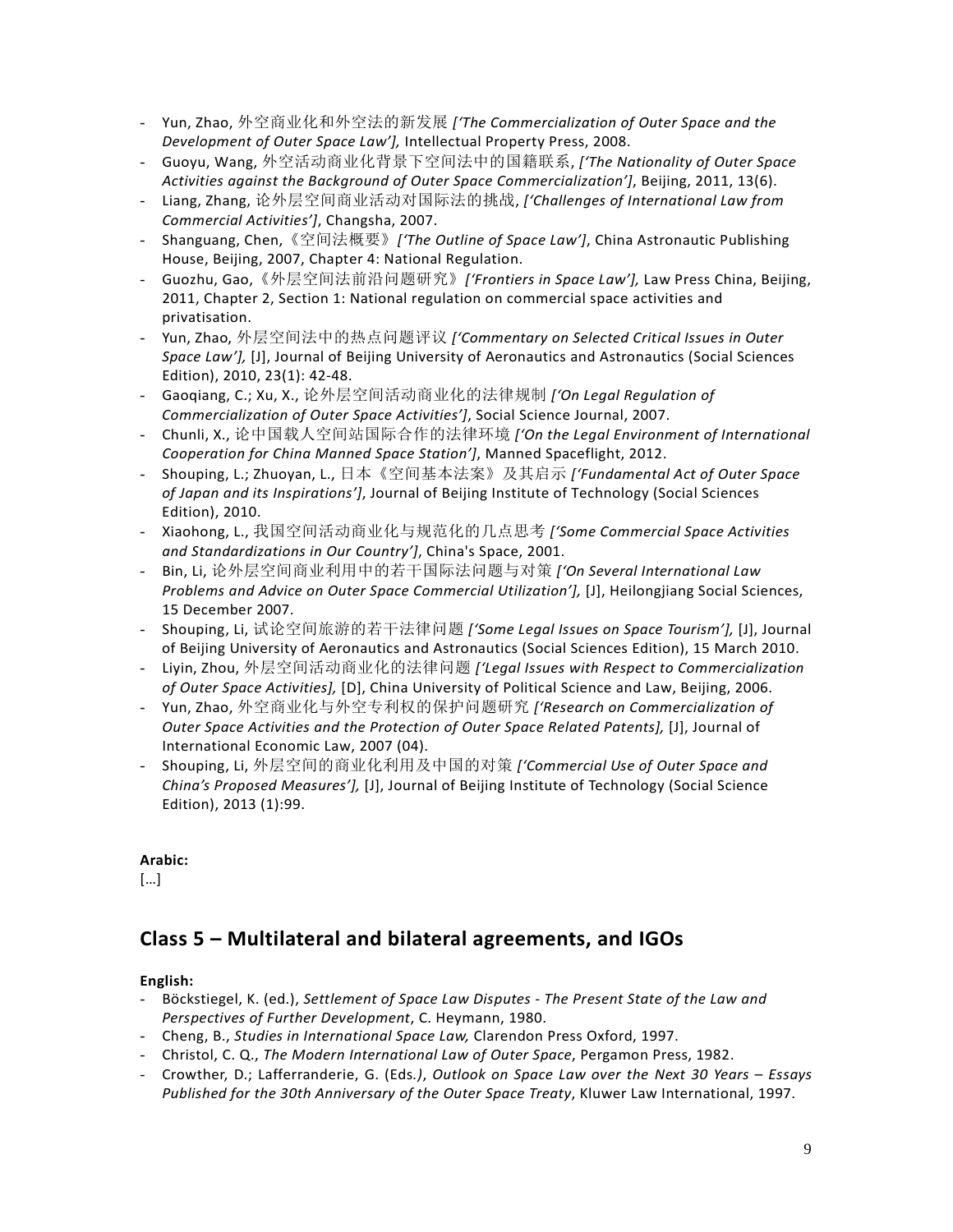- Diederiks-Verschoor, I. H. P.; Kopal, V., *An Introduction to Space Law*, Wolters Kluwer, 2008.
- Hobe, S.; Schmidt-Tedd, B.; Schrogl, K. (Eds.), *Cologne Commentary on Space Law – Volume 1: The Outer Space Treaty*, Carl Heymanns Verlag, Köln, 2010.
- Jasentuliyana, N. (ed.), *Space Law: Development and Scope,* Praeger, 1992.
- Lachs, M.; Hobe, S. and Masson-Zwaan, T. (Eds.), *The Law of Outer Space: An Experience In Contemporary Law Making*, Martinus Nijhoff Publishers, 2010.
- Lee, R. S. K.; Jasentuliyana, N., *Manual on Space Law*, Springer, 1971.
- Lyall, F.; Larsen, P. B., *Space Law – A Treatise,* Ashgate, 2009.
- McCormick, P. K.; Mechanick, M. J. (Eds.), *The Transformation of Intergovernmental Satellite Organisations: Policy and Legal Perspectives,* Brill / Martinus Nijhoff Publishers, 2013.
- Tatsuzawa, K. (ed.), *Legal Aspects of Space Commercialization*, CSP Japan, 1992.

#### **Spanish:**

- Lituma, A.R., *El Espacio, El Derecho y la ONU ['Space, Law and the UN'],* 1989.
- Váquez, M. S., *Derecho y Política en el Espacio Cósmico ['Cosmic Space Law and Politics']*, 2<sup>nd</sup> Ed., Universidad Nacional Autónoma de México, Ciudad Universitaria, 1986 (ISBN 968-837-838- 0).
- Williams, M., *Derecho Internacional Contemporáneo: la utilización del espacio ultraterrestre*, Abeledo-Perrot, 1990.
- Williams, M., *El Riesgo Ambiental y su Regulación. Derecho Internacional y Comparado. Residuos Espaciales y Protección de la Capa de Ozono*, Abeledo Perrot, 1998.

#### **French:**

- Conseil d'État, *Pour une politique juridique des activités spatiales*, La Documentation Française, Paris 2006.
- Kerrest, A. (ed.), *L'adaptation du droit de l'espace à ses nouveaux défis - Mélanges en l'honneur de Simone Courteix*, Editions A. Pedone, 2007 (ISBN : 978-2-233-00513-7).
- Matte, N. M., *Droit aérospatial: les télécommunications par satellites*, Éditions Pedone, Paris/Montréal, 1982 (ISBN-10 : 2233001087).
- Matte, N. M., *Traité de droit aérien-aéronautique*, ICDAS, McGill University, Montréal, 1980 (ISBN-10: 0771700156).
- Matte, N. M., *Droit aérospatial: de l'exploration scientifique à l'utilisation commerciale*, Éditions A. Pedone, Paris, 1976 (ISBN-10: 2233000285).
- Ministère Délégué à la Recherche et aux Nouvelles technologies, *L'evolution du droit de l'espace en France*, Paris, 2002.
- Peyrefitte, L., *Droit de l'espace*, Dalloz, Paris, 1993 (ISBN-10: 2247014704).

#### **Russian:**

- *Borba SSSR za mirnoe ispolzovanie kosmosa 1957-1985: Documenty I materialy V t. T.1 ['The Struggle of the USSR for the Peaceful Utilization of Space 1957-1985: Documents and Materials in 2 Volumes: Volume 1']*, Gosudarstvennoe Izdatel'stvo Politicheskoj Literatury [Publishing House of Political Literature], Moscow 1985 (478 and 528)
- Kiseleva, E. V.; Abashidze, A. H., Актуальные проблемы современного международного права, *['Liber Amicorum Honouring Gennady P. Zhukov – Actual Problems of Contemporary International Law']*, People's Friendship University, Moscow, 2005 (ISBN: 5-209-00658-1).
- Malysheva, N.; Shemshuchenko, Y. (Eds.), Космічне законодавство країн світу: Тематичне зібрання (російською та англійською мовами)- Том 1. Загальні питання космічної діяльності. Державне регулювання *['Space Law Legislation of the Countries of the World – National Space Law Legislation – Vol. 1: General Issues; State Regulation'],* Kiev, 2001 (ISBN: 966-7714-68-3, ISBN: 966-7714-71-3).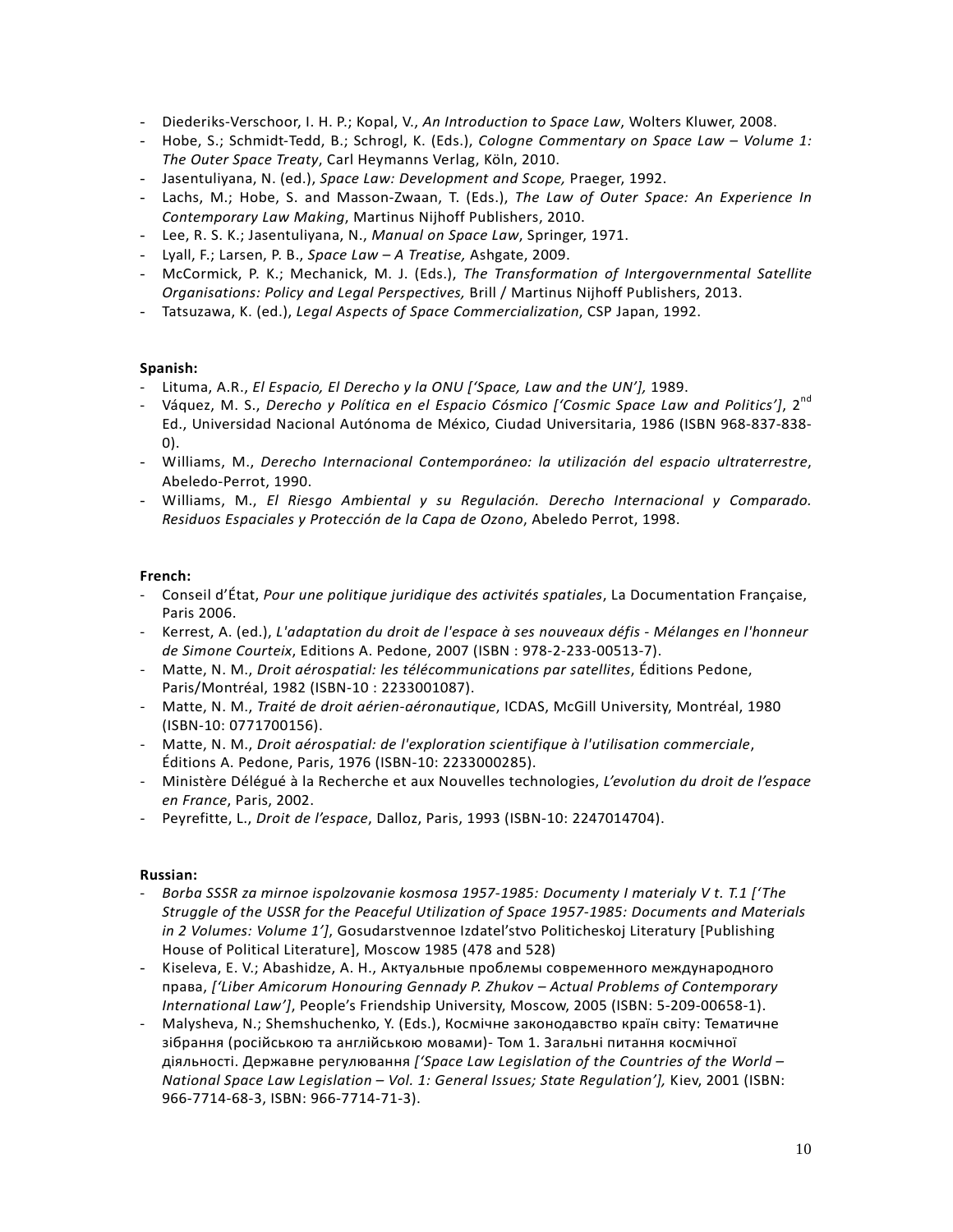- Movchan, A. P.; Kamenstskaya, E. P., *['International Air, Space Law & Law of the Sea: Common Features and Differences']*, Moscow, 1992.
- Piradov, A. S., Tendensii ravitiya kosmitcheskogo prave *['Tendencies in the Development of Space Law'*], Moscow, 1971.
- Piradov A. S.; Belitsky, B., Mezhdunarodnoe kosmicheskoe pravo ['*International Space Law'*], Progress, Moscow, 1976.
- Vereshchetin, V. S., Mezdunarodnoie sotrudnichestvo v kosmose: Pravovie voprosy, ['*International Cooperation in Outer Space: Legal Problems'*], Moscow, 1977.
- Yakovenko, A. V., Progressivnoe razvitie mezhdunarodnogo kosmicheskogo prave: Sovremennye problemy ['*Progressive Development of the International Space Law: Actual Problems'*], International Relations Publishing House, Moscow, 1999 (ISBN: 5-7133-1022-1).
- Yakovenko, A. V., [*'Contemporary Space Projects – International Law Problems'*], International Relations Publishing House, Moscow, 2000 (ISBN: 5-1733-1035-3).
- Zhukov, G. P.; Kolossov, Y. M., Международное космическое право ['*International Space Law*'], International Relations Publishing House, Moscow, 1999 (ISBN: 5713309940) (Belitsky, B., translator of earlier edition, Praeger, New York, 1984).
- Zhukov, G. P., космическое право ['*Space Law'*], International Relations Publishing House, Moscow, 1966.

- He, Q.; Huang, H. (Eds.), ['*Law of Outer Space'*], Qingdao Publications, Qingdao, 2000 (Chinese title on page 233 of Cologne Commentary on Space Law).
- Guoyu, Wang, 论与国际空间站相关的侵权的法律适用—以欧洲空间局成员国为视角 *['Tort Law Applicable to the International Space Station in the View of ESA'],* Beijing, 2010.
- Guoyu, Wang, 欧洲空间新政策中 "合作与竞争" 的理念及实践 *['The Context for and Practice Relating to the Theory of 'Cooperation and Competition' of European Space New Policy']*, Hebei Law Science, 2010, 2: 169-175.
- Yuhai, Yin, 制订统一空间法规约是空间活动现代化的客观要求 *['Making Unified Space Legislation as Objectively Required by Modernization in Space Activities'], Journal of Beijing University of Aeronautics and Astronautics* (Social Sciences Edition), 2004(03): 21-27.
- Shouping, Li, 国际法在中国空间法中的作用及其对环太平洋国家空间法和空间活动的影 *['The Role of International Law in Chinese Space Law and its Relevance to the Pacific Rim Space Law and Activities'],* [J], Journal of Beijing Institute of Technology (Social Sciences Edition), 2009, 11(5): 5-9.
- Yun, Zhao, [亚太空间法国际合作机构的构建](http://epub.cnki.net/grid2008/brief/detailj.aspx?&dbCode=&index=&QueryID=4&CurRec=2) *['Institutional Capacity Building for Space Law Cooperation in the Asia-Pacific Region'],* [J], Journal of Beijing Institute of Technology (Social Sciences Edition), 2011, 13(5): 90-95.
- Haifeng, Zhao, 亚太空间合作组织空间法中心构想 *['The Conceiving of APSCO Center for Space*  Law'] [J], Journal of Beijing University of Aeronautics and Astronautics (Social Sciences Edition), 2012, 25(2): 33-36.
- Guozhu, Gao, 论航空法与外层空间法的协调 *['The Harmonization Between Aviation Law and Outer Space Law'],* [J], Journal of Beijing University of Aeronautics and Astronautics (Social Sciences Edition), 2008, 21(1): 54-57.
- Xiaodan, Wu, 国际空间法的现状与发展趋势 *['Current Situation and Development Trend of International Space Law'],* [J], Journal of Beijing University of Aeronautics and Astronautics (Social Sciences Edition), 2008, 21(3): 31-35.
- Chunli, Xia, 论国际空间站的法律框架与国际空间合作立法 *['On Legal Framework of the ISS and International Cooperation in Legislation'],* [J], Journal of Beijing University of Aeronautics and Astronautics (Social Sciences Edition), 15 September 2010.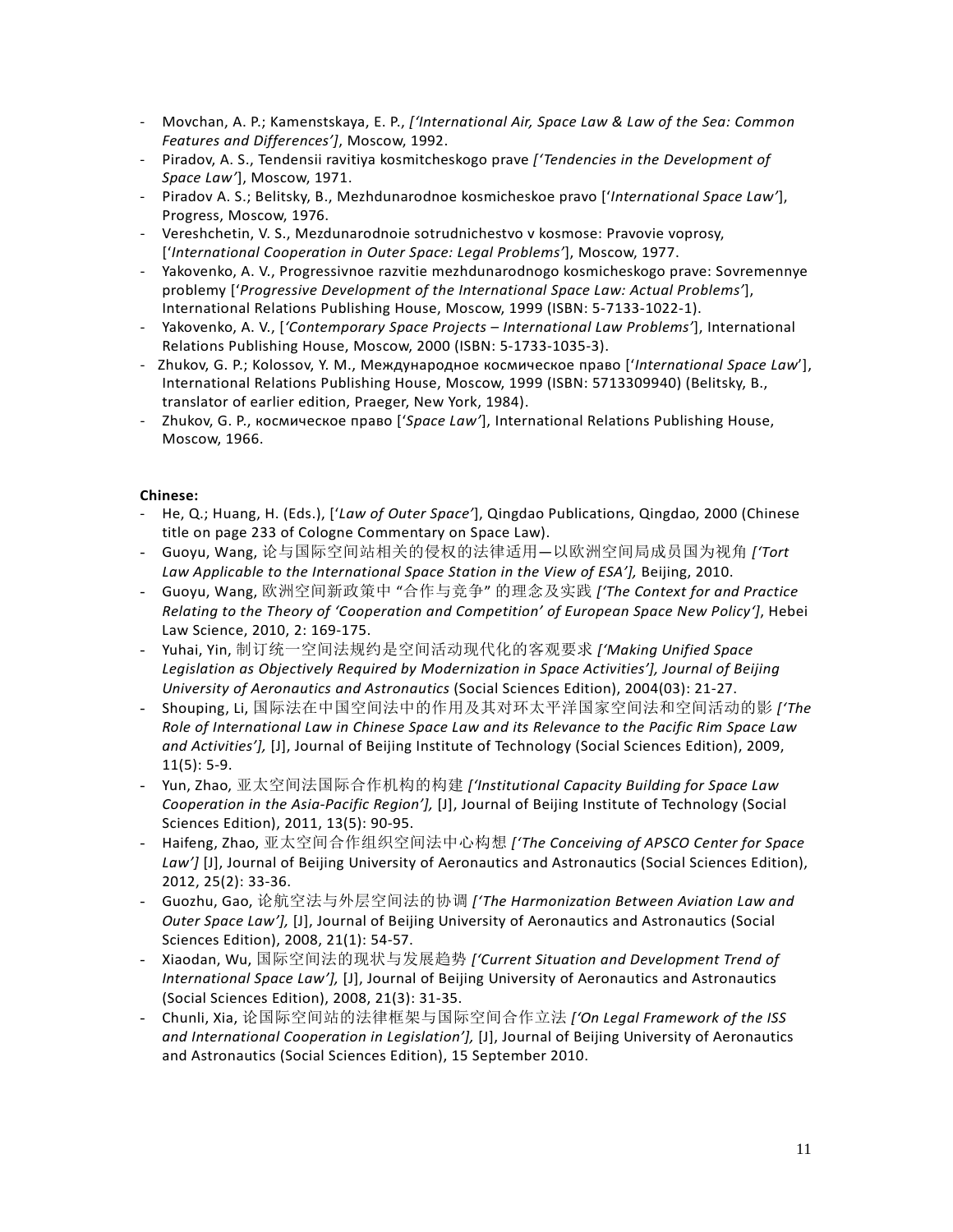- Qiongqiong, Zhang, 亚太空间合作法律问题研究 *['Research on the Legal Issues Relevant to Space Cooperation in the Asia-Pacific Region'],* [D], Harbin Institute of Technology, Harbin, 2011.

**Arabic:**

[…]

# **Module 2: International law and other regulations applicable to remote sensing, Geographic Information System (GIS), satellite meteorology and global climate activities**

# **All classes**

- Annals of Air and Space Law, McGill University

<http://www.mcgill.ca/iasl/annals/>

- Gabrynowicz, J. I., *Expanding Global Remote Sensing Services*, Proceedings of the Workshop on Space Law in the 21st Century, UNISPACE III, Technical Forum, July 1999, pages 97-128
- http://www.unoosa.org/pdf/publications/st\_space\_02E.pdf
- Gabrynowicz, J. I., *The Land Remote Sensing Laws and Policies of National Governments: A Global Survey*

http://www.spacelaw.olemiss.edu/resources/pdfs/noaa.pdf

- Ito, A., *Legal Aspects of Satellite Remote Sensing,* Kluwer Academic Publishers, 2011.
- Journal of Space Law

http://www.spacelaw.olemiss.edu/jsl/

- *Remote Sensing, Air, and Space Law International Bibliography 1930-2007*, Special Publication of the Journal of Space Law

http://www.spacelaw.olemiss.edu/resources/pdfs/biblio.pdf

- Guozhu, Gao, 《外层空间法前沿问题研究》*['Frontiers in Space Law']*, Law Press China, Beijing, 2011, Chapter 3, Section 2: Application and regulation of remote sensing.
- Dianzhi, Sui, 《关于遥感技术的国际法问题》*['International Law Relating to Remote Sensing']*, [J], [Remote Sensing Information], ISSN 1000-3177, Vol. 3, 1987.

# **Class 1 – International law relating to remote sensing**

**English:**

- Gabrynowicz, J. I., *Expanding Global Remote Sensing Services*, Proceedings of the Workshop on Space Law in the 21st Century, UNISPACE III, Technical Forum, July 1999, pages 97-128 http://www.unoosa.org/pdf/publications/st\_space\_02E.pdf
- Gabrynowicz, J. I.; Serrano, J. E., *An Introduction to Space Law for Decision Makers*, 30 Journal of Space Law 227
- http://www.spacelaw.olemiss.edu/JSL/Back\_issues/JSL%2030-2.pdf
- Houston, A.; Rycroft, M. J. (Eds.), *Keys to Space: An Interdisciplinary Approach to Space Studies*, McGraw-Hill, 1999 (ISBN-10: 0070294380).
- Jakhu, R., *International Law Regarding the Acquisition and Dissemination of Satellite Imagery,* 29 Journal of Space Law, 2003, pp. 65-92*.*
- Purdy, R.; Leung, D. (Eds.), *Evidence from Earth Observation Satellites. Emerging Legal Issues,*  Brill / Martinus Nijhoff Publishers, 2013 (ISBN: 9789004194434).
- Report to the Seventy-Fourth Conference of the ILA, Berlin, 2004, 732-753.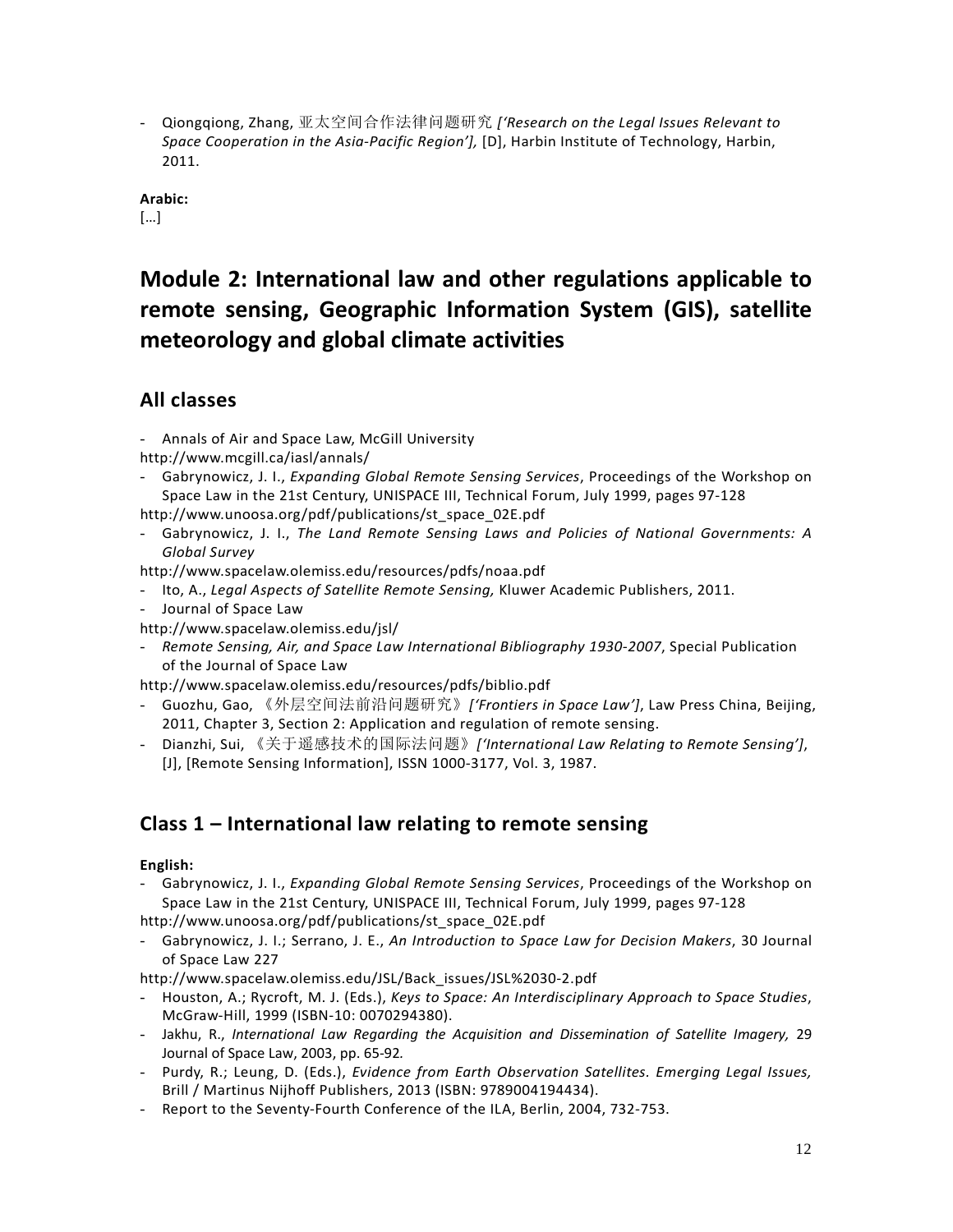http://www.ila-hq.org/en/committees/index.cfm/cid/29

- Williams, M., *Space law and Remote Sensing Activities*, United Nations/Brazil Workshop on Space Law "Disseminating and developing international and national space law: the Latin American and Caribbean perspective", Rio de Janeiro, Brazil, 22-25 November 2004, ST/SPACE/28, 284-305.

http://www.unoosa.org/pdf/publications/st\_space\_28E.pdf

- Williams, M., The 1986 United Nations Principles on Remote Sensing Today, in Proceedings of the 48th colloquium on the law of outer space (International Institute of Space Law), American Institute of Aeronautics and Astronautics, 2006 (ISBN:978-1-56347-827-7).
- Williams, M., *Remote Sensing Earth Observation Satellites,* in Report to the Seventy-Fourth Conference of the ILA, Part I, Berlin, 2004.

http://www.ila-hq.org/en/committees/index.cfm/cid/29

- Williams, M., Sa*tellite Evidence in International Institutions*, in *Evidence from Earth Observation Satellites* (Eds. Purdy and Leung), 195-216.

#### **Spanish:**

- Gabrynowicz, J. I.; Serrano, J. E*., Introducción al Derecho del Espacio para los Responsables de la toma de Decisiones ['An Introduction to Space Law for Decision Makers']* (translated by Virginia Rodriguez Serrano), 30 Journal of Space Law 241

http://www.spacelaw.olemiss.edu/JSL/Back\_issues/JSL%2030-2.pdf

- Williams, M., *El riesgo ambiental y su regulación: Derecho internacional y comparado*, Abeledo-Perrot, Buenos Aires, 1998.
- Williams, M., *Las tecnologías espaciales al servicio de las telecomunicaciones, la observación de la tierra y otra aplicaciones en el mundo de hoy*, XXXIX Jornadas Iberoamericanas de Derecho Aeronáutico y del Espacio y de la Aviación Comercial, 119-143, Asunción, 2011.
- Williams, M., *Actividades comerciales en el espacio: la observación de la Tierra,* Instituto Iberoamericano de Derecho Aeronáutico y del Espacio, XXXII Jornadas (Montevideo), Fundacíon AENA, Madrid, 2008.
- Williams, M., *El Riesgo Creciente de los Residuos Espaciales,* Instituto Iberoamericano de Derecho Aeronáutico y del Espacio, XL Jornadas (Cádiz), Fundacíon AENA, Cádiz 2012.

#### **French:**

- Gabrynowicz, J. I.; Serrano, J. E*.,* Introduction au Droit de l'Espace pour les Décideurs ['An Introduction to Space Law for Decision'] (translated by Isabelle Bouvet), 30 Journal of Space Law 234

http://www.spacelaw.olemiss.edu/JSL/Back\_issues/JSL%2030-2.pdf

- Matte, N. M., *Droit aérospatial: les télécommunications par satellites*, Éditions Pedone, Paris/Montréal, 1982 (ISBN-10 : 2233001087).

#### **Russian:**

- Zhukov, G. P., Правовые аспекты использования искусственных спутников для целей метеорологии и радиосвязи ['*Legal Aspects of Artificial Satellites for Meteorology and Radio Communications*'], Наука / Nauka, Moscow, 1970.

- Jin, Shao, 国际法 *[International Law, Third Edition]*, Beijing, 2008 (ISBN:9787301145760/D2192), pp. 205-206.
- Huikang, Huang, *The New Development of Space Law*, in Annual of Chinese International Law, [J] (2002/2003), Law Press China, 2003:203-209.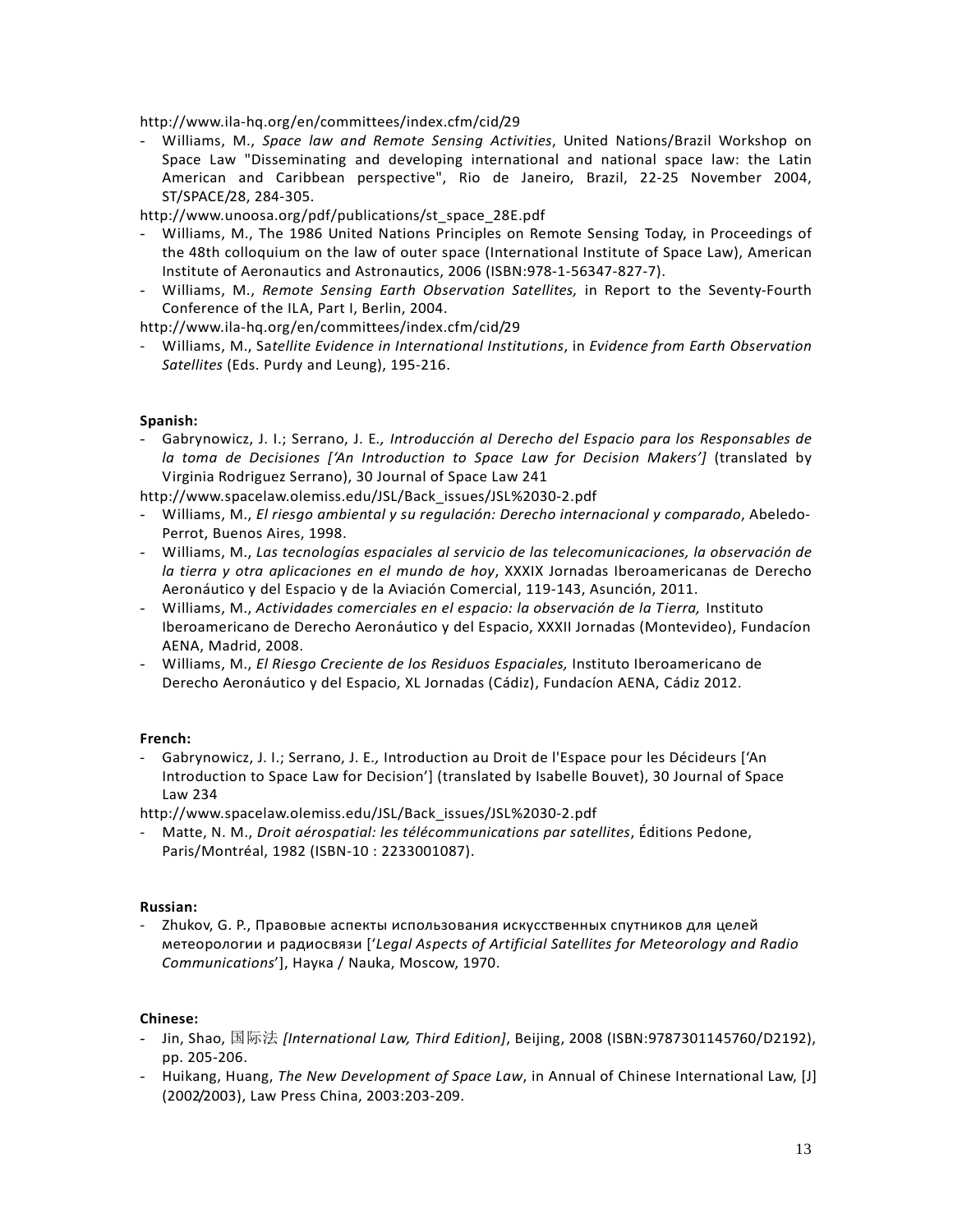- Yun, Zhao, *Commercialization of Outer Space and the New Development of Outer Space Law*, Intellectual Property Publishing House, January 2008.
- 慕亚平; 杨国杰 [Yaping, Mu; Guojie, Yang], 卫星遥感地球与《遥感原则草案》*['Satellite Remote Sensing and Draft of Remote Sensing Principles'],* [J], 政治与法律, 1992, 05:36-40.
- 王冀莲; 李剑刚 [Jilian, Wang; Jiangang, Li], 国际民用卫星遥感数据利用中存在的法律问题和 改进建议 *['Legal Issues and Suggestions for Improvement of International Civil Utilization of Satellite Remote Sensing Data'],* [J], 中国航天, 2012, 09:52-57.
- 李寿平; 赵云 [Shouping, Li; Yun, Zhao], 外层空间法专论 *['Introduction to the Law of Outer Space'],* [M], 北京:光明日报出版社, 2009.
- 李寿平 [Shouping, Li], 中国空间法年刊 *['Chinese Yearbook of Space Law'],* [M], 北京:世界知识 出版社, 2010.
- 隋殿志 [Dianzhi, Sui], 关于遥感技术的国际法问题 *['International Law Problems Concerning Remote Sensing'],* [J], 遥感信息.
- 郭景放 [Jiefang, Guo], 卫星遥感商业化与国际合作法律问题浅析 *['Tentative Analysis on Satellite Remote Sensing Commercialization and Legal Issues of International Cooperation'],* [D], 中国政法大学,2010.
- 张燕燕; 陈新湖; 陈军 [Yanyan, Zhang; Xinhu, Chen; Jun, Chen], 商业遥感卫星的发展 *['Development of Commercial Remote Sensing Satellites'],* [J], 测绘通报,2000 (10).
- 汉密尔顿, 德索绪尔; 凌岩[DeSaussure, Hamilton; Yan, Ling],.卫星遥感:将来的国际制度 *['Remote Sensing: Future International Regime'],* [J], 环球法律评论,1980 (1):59-65.
- 胡钰. 遥感的国际法规 [Yu, Hu; U. R., Rao; Chandrashekar, S.] 问题与前景 *['International Regulation of Remote Sensing: Problems and Prospects'],* [J], 遥感技术动态,1987 (4):15-22.
- 乔朝飞; 徐磊; 熊伟 [Chaofei, Qiao; Lei, Xu; Wei, Xiong] 国外遥感政策发展概况 *['Development Overview of Foreign Remote Sensing Policies'],* [J], 中国测绘报,2009.
- 王冀莲; 李建刚 [Jilian, Wang; Jiangang Li], 国际民用卫星遥感数据利用中存在的法律问题和改 进建议 *['Legal Issues and Improvement Recommendations on International Civil Satellites Remote Sensing Data Utilization'],* [J], 中国航天,2012 (9):52-57.
- 张永乐 [Yongle, Zhang], 从美俄卫星相撞事件看国际空间法的发展和完善 *['International Space Law Development and Improvement: From the US and Russian Satellites Collision'],* [J], 知 识经济, 2009(18).
- 薄守省 [Shousheng, Bo], 外层空间法前沿问题研究 *['Research on Cutting-Edge Issues in Outer Space Law'],* [J], 中国民航飞行学院学报, 2010(01).
- 赵云 [Yun, Zhao], 外层空间法中的热点问题评议 *['Comments on Highlights in Outer Space Law'],* [J], 北京航空航天大学学报(社会科学版), 2010(01).
- 蒋新 [Xin, Jiang], 外层空间法的源起及面临的挑战 *['Origin and Challenge of Outer Space Law'],*  [J], 理论界, 2006(03).
- 高国柱 [Guozhu, Gao], 论航空法与外层空间法的协调 *['Coordination of Aviation Law and Outer Space Law'],* [J], 北京航空航天大学学报(社会科学版), 2008(01).

[…]

# **Class 2 – National legislation for remote sensing**

# **English:**

- Gabrynowicz, J. I., *The Land Remote Sensing Laws and Policies of National Governments: A Global Survey*

http://www.spacelaw.olemiss.edu/resources/pdfs/noaa.pdf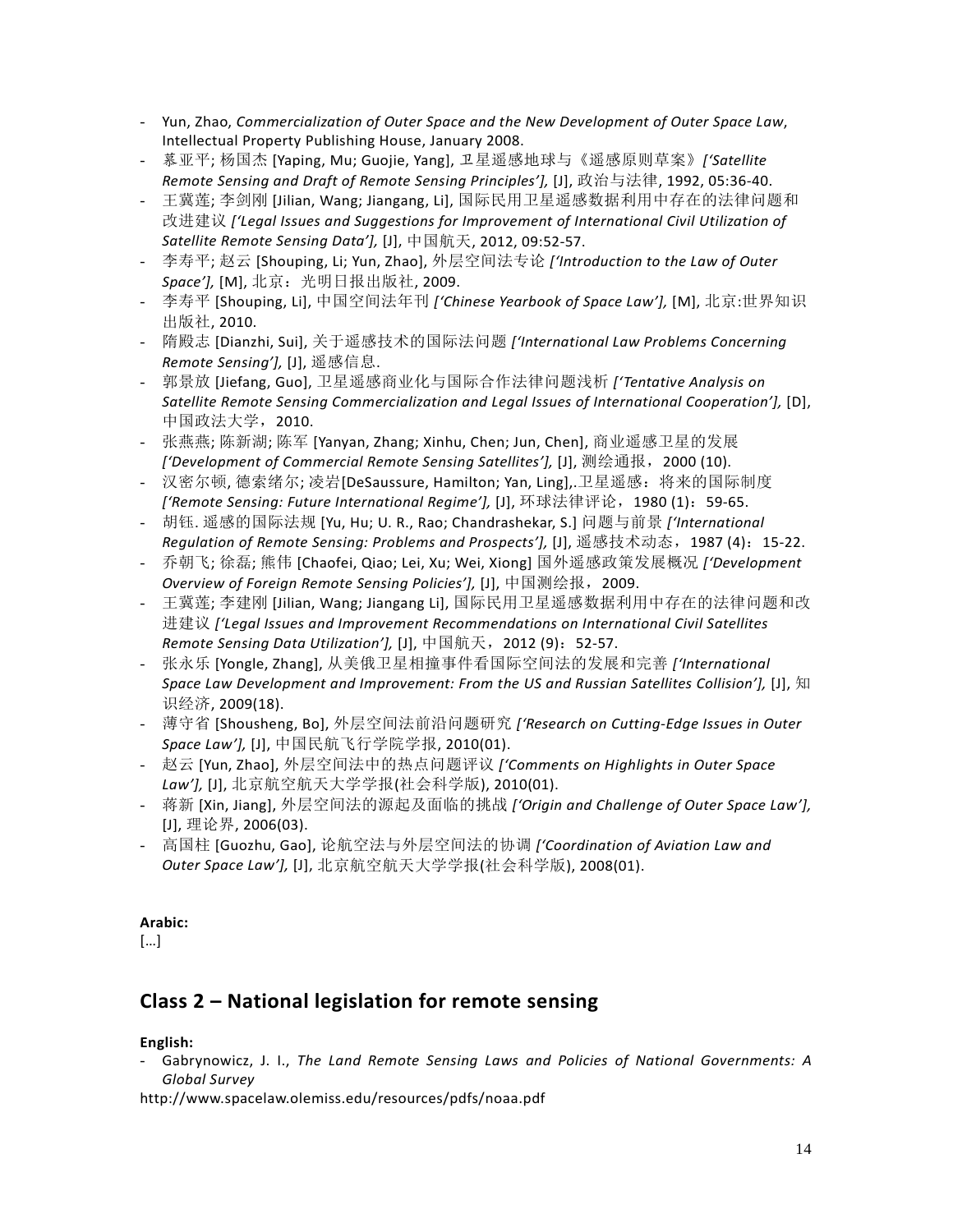- Gabrynowicz, J. I., *Expanding Global Remote Sensing Services*, Proceedings of the Workshop on Space Law in the 21st Century, UNISPACE III, Technical Forum, July 1999, pages 97-128 http://www.unoosa.org/pdf/publications/st\_space\_02E.pdf
- Gabrynowicz, J. I.; Serrano, J. E., *An Introduction to Space Law for Decision Makers*, 30 Journal of Space Law 227

http://www.spacelaw.olemiss.edu/JSL/Back\_issues/JSL%2030-2.pdf

- Hobe, S., *Part II on the Draft Model Law on National Space Legislation,* Report of the Seventy-Fifth Conference of the International Law Association*,* 307-313, Sofia 2012 (available at http://www.ila-hq.org).
- Jakhu, R.; Doldirina, C.; Nyampong, Y., *Review of Canada's Remote Sensing Space Systems Act of 2005*, XXXVII, Annals of Air and Space Law, 2013, pp. 399-425.
- Williams, M., *The Registration Convention Thirty Years on*, Proceedings of the 49<sup>th</sup> Colloquium on the Law of Outer Space, Valencia, Spain, 2006, published by American Institute of Aeronautics and Astronautics, 2007 (ISBN-13: 978-1-56347-877-2).

## **Spanish:**

- Gabrynowicz, J. I.; Serrano, J. E*., Introducción al Derecho del Espacio para los Responsables de la toma de Decisiones ['An Introduction to Space Law for Decision Makers']* (translated by Virginia Rodriguez Serrano), 30 Journal of Space Law 241

http://www.spacelaw.olemiss.edu/JSL/Back\_issues/JSL%2030-2.pdf

## **French:**

- Gabrynowicz, J. I.; Serrano, J. E*.,* Introduction au Droit de l'Espace pour les Décideurs ['An Introduction to Space Law for Decision'] (translated by Isabelle Bouvet), 30 Journal of Space Law 234

http://www.spacelaw.olemiss.edu/JSL/Back\_issues/JSL%2030-2.pdf

#### **Russian:**

[…]

- Shouping, Li; Yun, Zhao, 外层空间法专论 *['Introduction to the Law of Outer Space']*, Beijing, 2009 (ISBN:9787511204295).
- Guozhu, Gao, 中国空间政策与法律文件汇编 *['A Compilation of Official Documents Relating to Space Policy and Legislation of China']*, Beijing, 2010 (ISBN:9787511802743).
- 薄守省 [Shousheng, Bo], 中国航天活动商业化之法律架构 *['The Legal Framework of Chinese Commercialization of Space Activity'],* [J], 北京理工大学学报(社会科学版), 2012, 03:104-109, 131.
- 邹波; 徐辉,柏林 [Bo, Zou; Hui, Xu; Lin, Bo], 国外遥感政策发展及对我国的启示 *['The Development of Foreign Policy of Remote Sensing and its Inspirations to China'],* [J], 卫星应用, 2013, 03:21-24.
- Yan, Ling, *The Permanent Sovereignty of Natural Resources of States and Satellite Remote Sensing,* [J], The Journal of Beihang University (Social Science Edition), 1992(2):97-101.
- 李寿平; 赵云 [Shouping, Li; Yun, Zhao], 外层空间法专论 *['Treatise on Outer Space Law'],* [M], 北京:光明日报出版社, 2009.
- 高国柱 [Guozhu, Gao], 外层空间法前沿问题研究 *['Frontiers of Outer Space Law'],* [M], 北京: 法律出版社, 2011.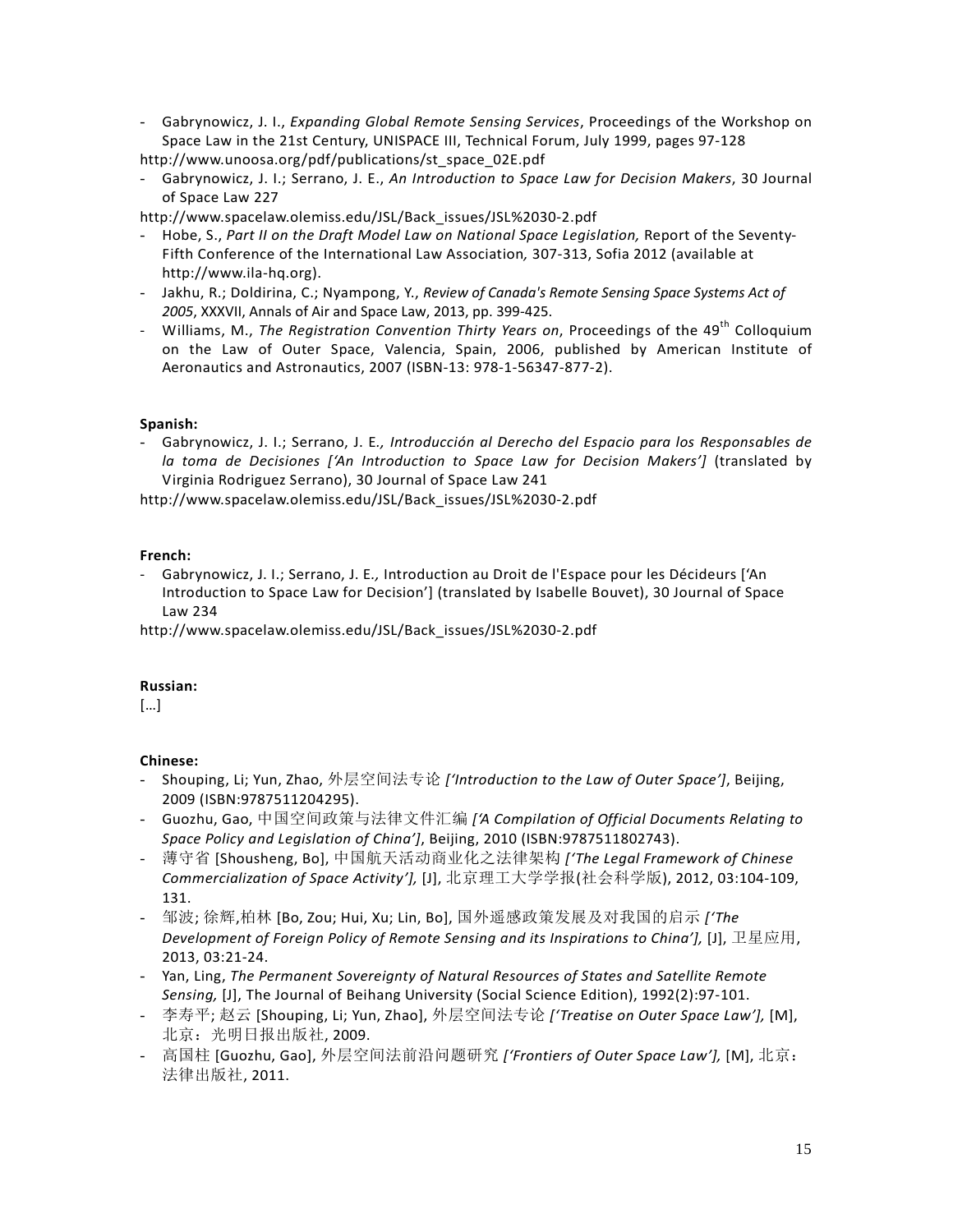- 尹玉海; 刘飞奇 [Yuhai, Yi; Feigi, Liu], 加拿大《遥感空间系统法》基本内容解读 *['Analysis of Basic Contents of Canadian Remote Sensing Systems Law'],* [J], 中国航天,2009 (6).
- 胡如忠; 李志中; 宋宏儒 [Ruzhong, Hu; Zhizhong, Li; Hongru, Song], WTO 与中国航天遥感发展 战略 *['WTO and China Space Remote Sensing Development Strategy'],* [J], 中国航天,2002  $(7): 6-9.$
- 李薇薇; 黄亚英 [Weiwei, Li; Yaying, Huang], 商业卫星发射活动法律问题探讨 *['Legal Issues Discussion on Commercial Satellites Launching Activities'],* [J],政治与法律, 1988(1).
- 史蒂芬•霍伯; 赵海峰 [Hobe, Stephan; Haifeng, Zhao], 国际空间法的 50 年 *['50 Years in International Space Law'],* [J], 环球法律评论, 2008(04).
- 王冀莲; 李剑刚 [Jilian, Wuang; Jiangang, Li]《责任公约》的国际法原则对航天领域国内立法 的影响 *['Impact of the International Law Principles of the Liability Convention on Domestic Legislation Over Space Areas']* [J], 中国航天, 2012(10).
- 王真真 [Zhenzhen, Wang], 外空旅游责任制度研究 *['Research on the Liability Mechanism Relating to Outer Space Tourism'],* [J], 中国航天, 2012(12).
- 杨彩霞 [Caixia, Yang], 空间活动的许可制度与外层空间环境保护——以比较法为视角 *['Licensing Mechanism for Outer Space Activities and Outer Space Environmental Protection: A Comparative Law Perspective'],* [J], 北京航空航天大学学报(社会科学版), 2012(06).
- 高国柱 [Guozhu, Gao], 载人航天活动的法律规制:比较法的视角 *['Legal Regulation of Manned Spaceflight Activities: A Comparative Law Perspective'],* [J], 北京航空航天大学学报(社会科学 版), 2012(06).

[…]

# **Class 3 – Regional and global agreements on remote sensing**

# **English:**

- von der Dunk, F. G., *European Satellite Earth Observation: Law, Regulations, Policies, Projects and Programmes*, 42 Creighton Law Review (2009), 397-445 (also available at http://digitalcommons.unl.edu/spacelaw/36/)
- Gabrynowicz, J. I., *The Land Remote Sensing Laws and Policies of National Governments: A Global Survey*

http://www.spacelaw.olemiss.edu/resources/pdfs/noaa.pdf

# **Spanish:**

[…]

# **French:**

[…]

# **Russian:**

[…]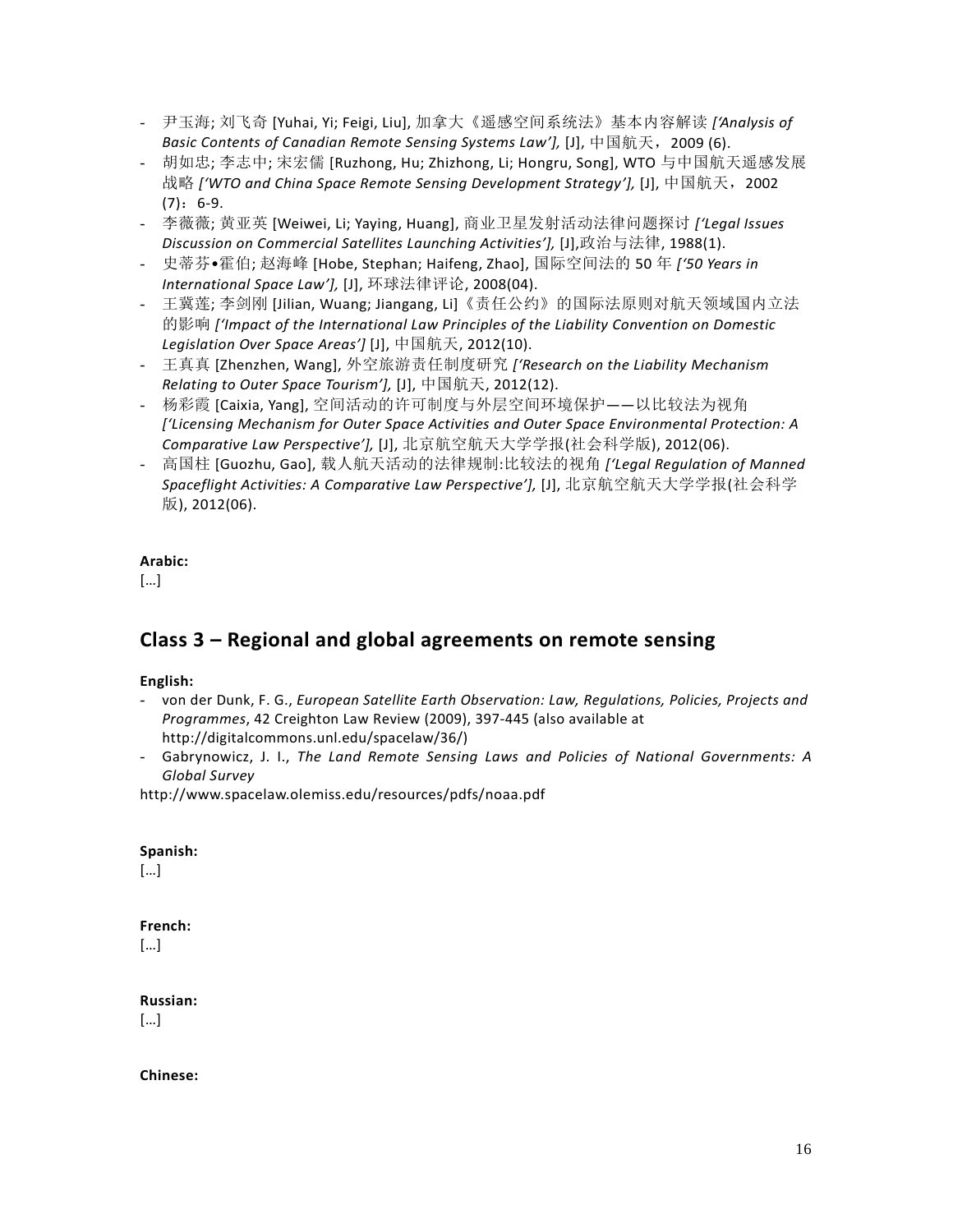- 朱毅麟 [Yilin, Zhu], 遥感卫星商业化路在何方 *['Where is the Future of Satellite Remote Sensing?'],* [J], 国际太空, 2003, 05:12-16.
- 郭景放 [Jingfang, Guo], 卫星遥感商业化与国际合作法律问题浅析 *['Analysis on the Legal Issue of Satellite Remote Sensing and International Cooperation'],* [D], 中国政法大学, 2010.
- Yuhai, Yin; Xilong, Feng, *Law and Policy on the Satellite Communication and Earth Remote Sensing,* [J], in Shouping, Li, Annual of Chinese Space Law (2008), The World Intellectual Property Press, 22-30.
- 赵海峰 [Haifeng, Zhao], 国际空间法教程 *['Elements of International Law'],* [M], 哈尔滨:黑龙江 人民出版社, 2006.
- 凌岩 [Yan, Ling], 国际空间法新论 *['The Theory of International Space Law'],* [M], 北京:人民 法院出版社,2006.

[…]

# **Class 4 – Bilateral and multilateral agreements on remote sensing**

#### **English:**

- Filho, J. M.; dos Santos, A. F., *Chinese-Brazilian Protocol on Distribution of CBERS Products*, 31 Journal of Space Law 271

[http://www.spacelaw.olemiss.edu/JSL/Back\\_issues/JSL%2031-2.pdf](http://www.spacelaw.olemiss.edu/JSL/Back_issues/JSL%2031-2.pdf)

- Onoda, M., *Satellite Earth Observation as "Systematic Observation" in Multilateral Environmental Treaties*, 31 Journal of Space Law 339

http://www.spacelaw.olemiss.edu/JSL/Back\_issues/JSL%2031-2.pdf

- Handbook for the Vienna Convention on the Protection of the Ozone Layer, 9<sup>th</sup> Ed., 2012 http://ozone.unep.org/Publications/VC\_Handbook/VC-Handbook-2012.pdf

- Handbook for the Montreal Protocol on Substances that Deplete the Ozone Layer,  $9^{th}$  Ed., 2012 http://ozone.unep.org/Publications/MP\_Handbook/MP-Handbook-2012.pdf
- Charter on Cooperation to Achieve the Coordinated Use of Space Facilities in the Event of Natural or Technological Disasters

http://www.disasterscharter.org/charter

#### **Spanish:**

- Manual de Convenio de Viena Para la Protección de la Capa de Ozono, 8<sup>th</sup> Ed., 2009 http://ozone.unep.org/Publications/VC\_Handbook/VC-Handbook-2009-sp.pdf

Manual del Protocolo de Montreal relativo a las sustancias que agotan la Capa de Ozono,  $8^{th}$  Ed., 2009

http://ozone.unep.org/Publications/MP\_Handbook/MP-Handbook--2009-sp.pdf

- Carta sobre Cooperación para el Logro del Uso Coordinado de Instalaciones Espaciales en Catástrofes Naturales o Tecnológicas

http://www.disasterscharter.org/charter

#### **French:**

Manuel de la Convention de Vienne pour la protection de la couche d'ozone, 8<sup>th</sup> Ed., 2009 http://ozone.unep.org/Publications/VC\_Handbook/VC-Handbook-2009-fr.pdf

- Manuel du Protocole de Montréal relatif à des substances qui appauvrissent la couche d'ozone,  $8^{th}$  Ed., 2009

http://ozone.unep.org/Publications/MP\_Handbook/MP-Handbook--2009-fr.pdf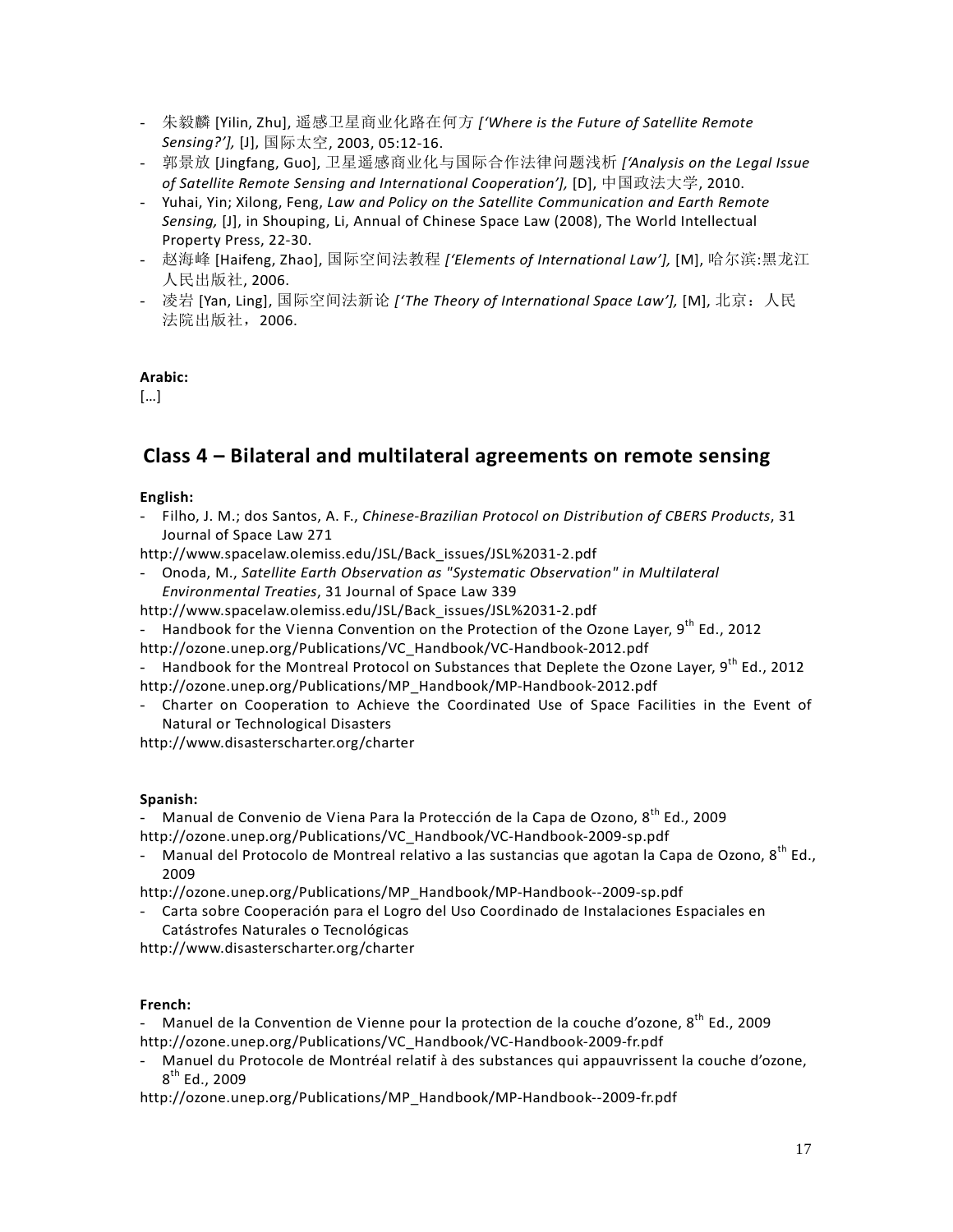- Charte Relative à Une Cooperative Visant à L'utilisation Coordonnée Des Moyens Spatiaux En Cas De Situations De Catastrophe Naturelle Ou Technologique http://www.disasterscharter.org/charter

#### **Russian:**

[…]

#### **Chinese:**

[…]

## **Arabic:**

 $\lceil \dots \rceil$ 

# **Class 5 – Sources of remote sensing data**

#### **English:**

- Filho, J. M.; dos Santos, A. F., *Chinese-Brazilian Protocol on Distribution of CBERS Products*, 31 Journal of Space Law 271

[http://www.spacelaw.olemiss.edu/JSL/Back\\_issues/JSL%2031-2.pdf](http://www.spacelaw.olemiss.edu/JSL/Back_issues/JSL%2031-2.pdf)

- Gabrynowicz, J. I., *Expanding Global Remote Sensing Services*, Proceedings of the Workshop on Space Law in the 21st Century, UNISPACE III, Technical Forum, July 1999, pages 97-128
- http://www.unoosa.org/pdf/publications/st\_space\_02E.pdf
- Gabrynowicz, J. I., *The Land Remote Sensing Laws and Policies of National Governments: A Global Survey*
- http://www.spacelaw.olemiss.edu/resources/pdfs/noaa.pdf
- Gabrynowicz, J. I., Earth Observations: the View from the Ground, 13 Space Policy 229
- http://www.sciencedirect.com/science/article/pii/S0265964697000234#
- Gabrynowicz, J. I.; Graham, J. F., *The Remote Sensing Industry: A CEO Forum,* National Remote Sensing and Space Law Center at the University of Mississippi School of Law, 2002.
- http://www.spacelaw.olemiss.edu/resources/pdfs/ceoforum.pdf
- Gabrynowicz, J. I, *The Work of the U.S. National Satellite Land Remote Sensing Data Archive Committee: 1998 -2000*, 17 Space Policy 49

http://www.sciencedirect.com/science/article/pii/S0265964600000539

- Onoda, M., *Satellite Earth Observation as "Systematic Observation" in Multilateral Environmental Treaties*, 31 Journal of Space Law 339

http://www.spacelaw.olemiss.edu/JSL/Back\_issues/JSL%2031-2.pdf

- Rychlak, R. J.; Gabrynowicz, J. I.; Crowsey, R., *Legal Certification of Digital Data: The Earth Resources Observation and Science Data Center Project*, 33 Journal of Space Law 195

http://www.spacelaw.olemiss.edu/jsl/pdfs/back-issues/jsl-33-1.pdf

#### **Spanish:**

[…]

# **French:**

[…]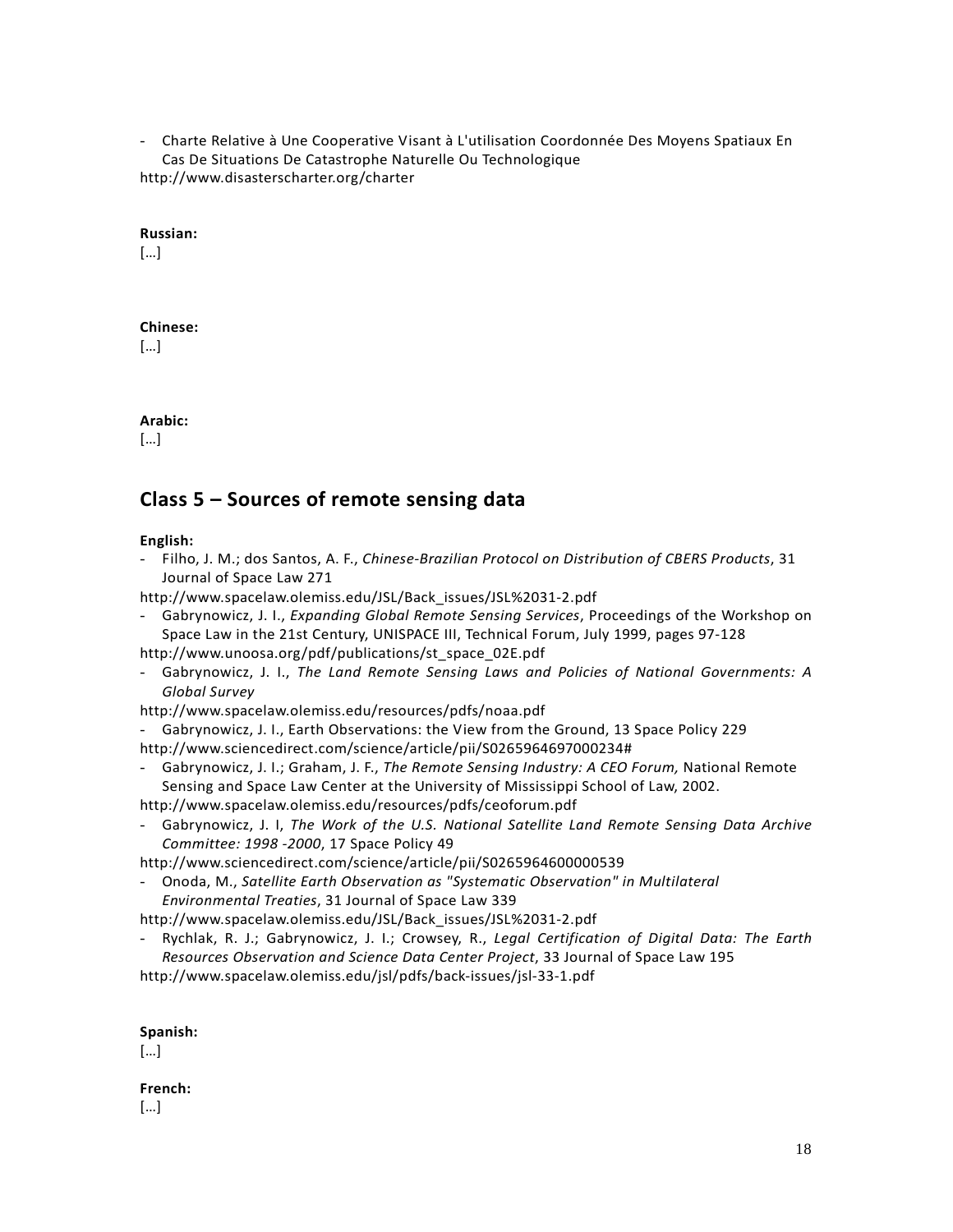## **Russian:**

[…]

- 贺少帅; 杨敏华; 李伟建 [Shaoshuai, He; Minhua, Yang; Weijian, Li], 遥感数据模糊不确定性来 源及其处理方法的探讨 *['Origin of Ambiguity of Remote Sensing Data and Discussion on Solution Methods'],* [J], 测绘科学,2008 (6).
- 王冀莲; 李剑刚 [Jilian, Wang; Jiangang, Li], 国际民用卫星遥感数据利用中存在的法律问题和 改进建议 *['Legal Issues in Utilization of International Civil Satellite Remote Sensing Data and Improvement Recommendations'],* [J], 中国航天, 2012 (9), 52-57.
- 阎忻 [Xin, Yan], 试论外层空间军事活动法律规则的发展 *['On Development of Legal Rules Relating to the Militarization of Outer Space Activities'],* [J], 西安政治学院学报, 2012(06).
- Shaping, S.; Minyou, Y.; Exiang, W.,国际法问题专论 *['Issues of International Law']*, Wuhan, 2002.
- Guoqing, J., 演变中的国际法问题 *['Evolution of International Law']*, Law Press, 2002.
- Zewei, Y., 宏观国际法史 *['Macro History of International Law']*, Wuhan, 2001.
- Xi, L., 国际法 *['International Law']*, Wuhan, 2000.
- Lingliang, Z., 论中国和平发展与国际法的交互影响和作用 *['The Theory of China's Peaceful Development and the Interaction and Function of International Law']*, Jurisprudence of China Press, 2006.
- Ning, G., 和谐世界视野中的国际法 *['Harmonious World View of International Law']*, Social Science Issue Press, 2007.
- Lihong, W.; Min, Z., 简论国际强行规范在现代国际法中的作用 *['On the Effect of International Binding Regulations in Modern International Law]*, Journal of Chongqing Electronic Engineering Vocational College Press, 2009.
- Yan, L., 营救协定对外空游客的适用性 *['The Applicability of the Rescue Agreement for Outer Space Tourists']*, Journal of Beijing Institute of Technology (Social Science Edition), 2012.
- Xiaodan, W., 国际空间法的现状与发展趋势 *['The Current Situation and Trend of Development of International Space Law']*, Journal of Beijing University of Aeronautics and Astronautics (Social Science Edition), 2008.
- Jing, Z., 论指导外层空间自然资源开发的国际制度 *['Theory to Guide the Development of the International System of Natural Resources in Outer Space']*, Foreign Affairs College Press, 2010.
- Dongkai, Z., 外层空间法律问题研究 *['Outer Space Law Studies'],* Heilongjiang University Press, 2008.
- Cen, G., 人类外空活动与外空环境的法律保护 *['Human Activity and the Legal Protection of Outer Space Environment']*, Lanzhou University Press, 2007.
- Liang, Z., 论外层空间商业活动对国际法的挑战 *['The Theory of Commercial Activities in Outer Space and the Challenges to International Law']*, Hunan Normal University Press, 2007.
- Xiaoming, W., 空间权法律制度研究 *['Research on Legal Rights in Outer Space']*, Zhengzhou University Press, 2007.
- Yuhai, Y., 国际空间立法概览 *['International Space Legislation Overview']*, Democratic Legal System of China Publishing House Press, 2005.
- Hua, W., 国际法律问题责任研究 *['Research on the Question of Responsibility in International Law']*, Dalian Maritime University Press, 2003.
- Chao, L., 国际法专论 *['International Law Monographs']*, Intellectual Property Rights Press, 2004
- Houren, P; Jingtao, W, 太空学概论 *['Overview of Space Science']*, Harbin Industrial University Press, 2003.
- Naigen, Z., 国际法原理 *['The Principle of International Law'],* China University of Political Science and Law Press, 2002.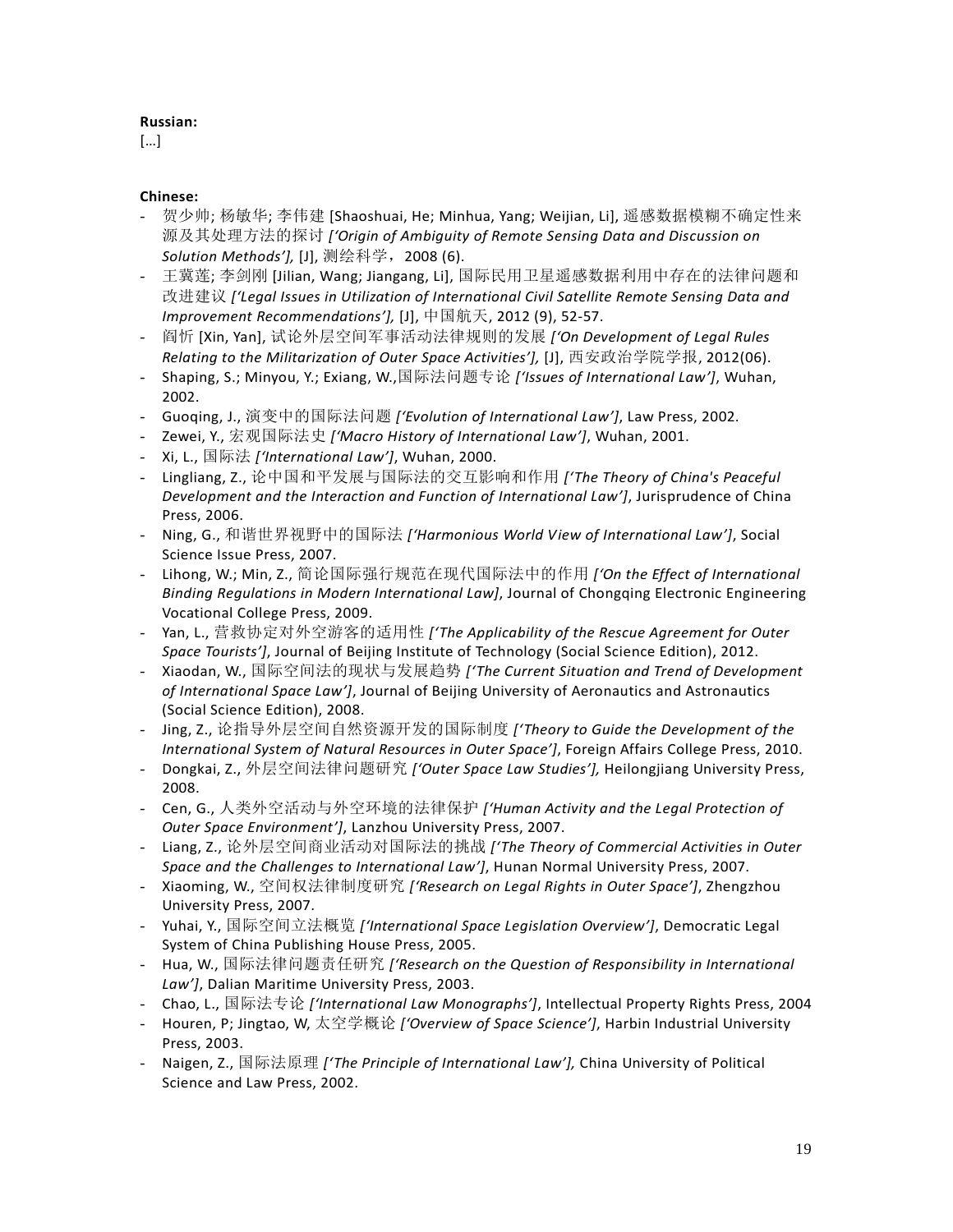- Shuying, L., 国际法教学案例 *['International Law Case-Law'],* China University of Political Science and Law Press, 1999.
- Tieya, W., 国际法引论 *['An Introduction to International Law'],* Peking University Press, 1998.
- Shuang, L.,人类外空活动与外空环境的法律保护 *['Human Activity in Outer Space and the Legal Protection of Outer Space Environment']*, China University of Political Science and Law Press, 2011.
- Jingjing, L., 论外层空间环境保护法律问题 *['Theory of Legal Issues on the Protection of the Outer Space Environment']*, China University of Political Science and Law Press, 2011.
- Jing, Z,., 论指导外层空间自然资源开发的国际制度 *['Research on International Mechanisms for Guidance on the Exploitation of Natural Resources in Outer Space']*, Foreign Affairs College Press, 2010.
- Min, L., 外空立法的优先性探讨 *['Priority to Explore Outer Space Legislation']*, East China University of Political Science and Law Press, 2010.
- Honghe, L., 日本空间立法的新发展及其对中国的启示 *['The New Development of Japanese Space Legislation and its Inspirations to China']*, Hal Ice Industry University Press, 2010.
- Cheng, L., 载人航天器的法律制度探析 *['The Legal System for Manned Spacecraft'],* Xiangtan University Press, 2010.
- Bo, W., 外空军事化法律规制研究 *['Legal Research on the Militarization of Outer Space Activities']*, Hal Ice Industry University Press, 2010.
- Yonggen, C., 防止外空武器化的法律途径 *['Legal Measures to Prevent the Weaponization of Outer Space']*, Hal Ice Industry University Press, 2010.
- Huifang, S., 空间碎片造成损害责任制度研究 *['Space Debris Damage Liability System Research']*, China University of Political Science and Law Press, 2011.
- Jing, W., 空间活动商业化及其法律制度分析 *['Commercial Space Activities and its Legal System']*, Harbin Industrial University Press, 2008.
- Xin, Y., 外层空间旅游法律问题探析 *['A Legal Analysis of the Problems of Outer Space Tourism']*, China University of Political Science and Law Press, 2010.
- Lili, G., 外层空间国际法律责任研究 *['Research on International Legal Responsibility in Outer Space']*, Southwest University of Political Science and Law Press, 2008.
- Tao, J., 现代航天技术与国际政治 *['Modern Space Technology and International Politics']*, National University of Defense Technology Press, 2003.
- Jinyu, S., 论空间商业化趋势下中国航天立法体制的构建 *['Theory of the Trend of Space Commercialization under the China Aerospace Construction of Legislative System']*, Foreign Economic and Trade University Press, 2007.
- Hui, J., 中国在外层空间的外交战略探析 *['China's Diplomatic Strategy Analysis in Outer Space']*, The Communication University of China Press, 2007.
- Jia, H., 外空伦理研究 *['Outer Space Ethics Research']*, National University of Defense Technology Press, 2006.
- Jing, B., 空间碎片的国际法律规制探析 *['Analysis of International Legal Regulation of Space Debris']*, China University of Political Science and Law Press, 2007.
- Xiaozhu, Y., 国际遥感法规——问题和展望 *['The International Remote Sensing Regulations: Problems and its Prospects']*, Remote Sensing Information Press, 1989.
- Xiaoyu, Z., 空间法的发展与问题研究 *['The Development of Space Law and Research on Problems Relating to its Development']*, Journal of Shanxi Finance and Economics University, 2010.
- Shouping, L., 美国奥巴马政府空间政策及其对国际空间法的影响 *['The Obama Administration Space Policy and the Impact on International Space Law']*, Journal of Beijing Institute of Technology (Social Sciences Edition), 2012.
- Shouping, L., 国际和平与安全的新威胁与联合国框架下的使用武力规则 *['New Threats to International Peace and Security and the Use of Force under the Framework of the United Nations Rules']* Journal of Beijing Institute of Technology (Social Sciences Edition), 2007.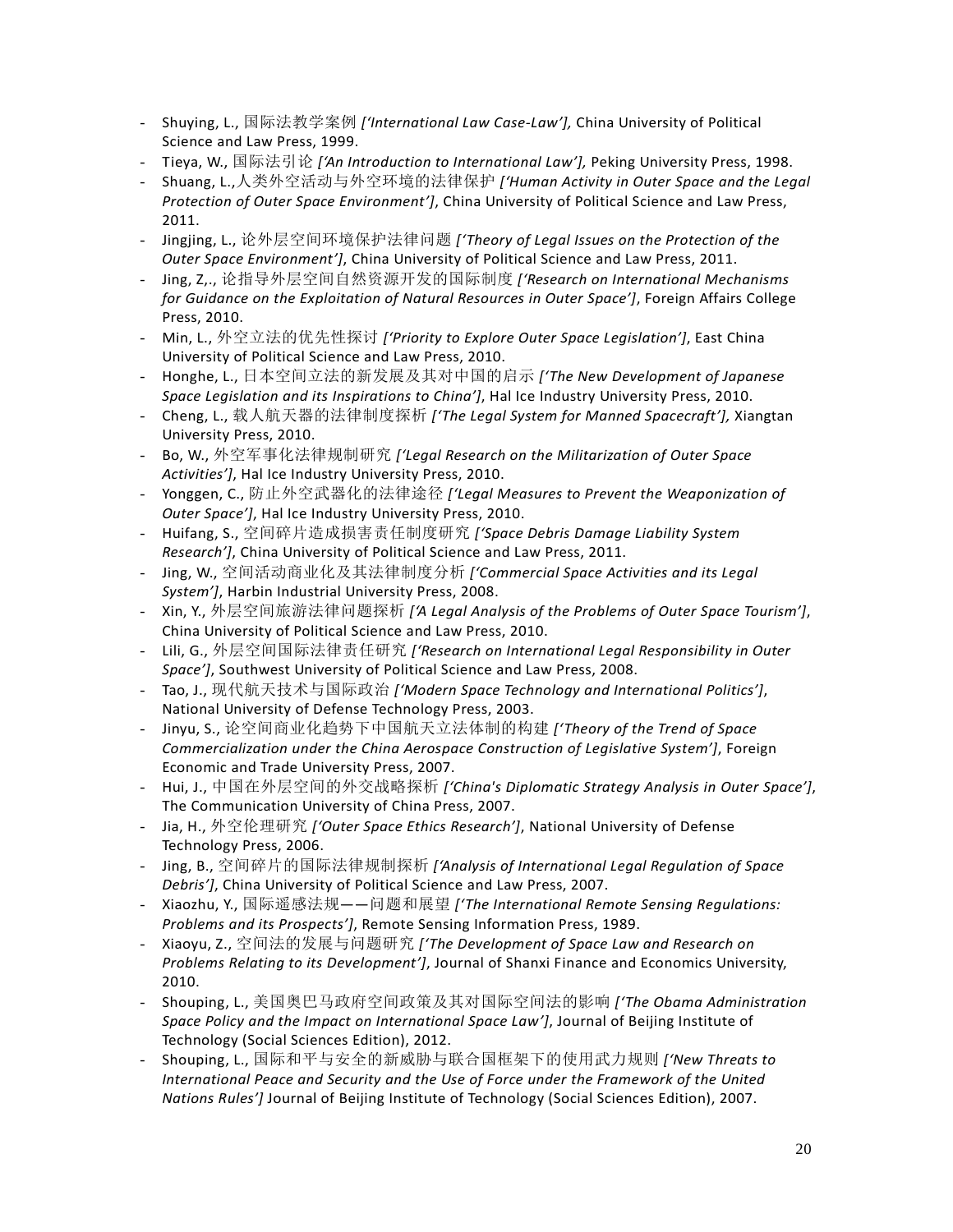- Shouping, L., 外层空间的军事化利用及其法律规制 *['The Militarization of Outer Space and its Legal Regulation']*, Local Research Press, 2007.
- Shouping, L., 国际法在中国空间法中的作用及其对环太平洋国家空间法和空间活动的影响 *['The Role of International Law in China's Space Law and the Space Laws of Pacific Rim Countries and the Influence of Space Activities']*, Journal of Beijing Institute of Technology (Social Sciences Edition), 2009.

[…]

## **For students interested in further study:**

- Purdy, R.; Leung, D. (Eds.), *Evidence from Earth Observation Satellites: Emerging Legal Issues*, Brill / Martinus Nijhoff Publishers, 2013 (ISBN: 9789004194434).
- Williams, M*., La información satelital como prueba en litigios nacionales e internacionales,*  Revista del Colegio de Abogados de Buenos Aires. Tomo 69, N°1, julio 2009, pp. 153-165 (ISSN: 0325-8955), also available online: http://www.colabogados.org.ar  $\rightarrow$  Publicaciones, Tomo 69, N°1, pp. 153-165.

# **Module 3: Satellite communications and applicable international law and other regulations**

# **All classes**

# **English:**

- Crawford, J.; Williams, M. (Eds.), *Report of the Sixty-Sixth Conference of the International Law Association,* Buenos Aires, 1994, see chapter on *Report and Final Text of the Space Law Committee* (Williams) on the International Instrument on the Protection of the Environment from Damages Caused by Space Debris
- Hoffman, M. (ed.), *International Regulations of Space Communications: Current Issues*, Larcier, 2013.
- Goh Escolar, G. M., *Satellite Communications Regulatory, Legal and Trade Issues*, in *Handbook of Satellite Applications* (Pelton, J. N.; Madry, S.; Camacho-Lara, S., Eds.), Springer, 2013, pp. 508-532.
- Jakhu, R., *Regulatory Process for Communications Satellite Frequency Allocations*, in *Handbook of Satellite Applications* (Pelton, J. N.; Madry, S.; Camacho-Lara, S., Eds.), Springer, 2013, pp. 272-292.
- Jakhu, R.; Singh, K., *Space Security and Competition for Radio Frequencies and Geostationary Slots*, 58 Zeitschrift für Luft- und Weltraumrecht, 2009, pp. 74-93.
- Jakhu, R., *Safeguarding the Concept of Public Service and the Global Public Interest in Telecommunications*, 5 Singapore Journal of International and Comparative Law 71, 2001.
- Jakhu, R.; Davis, M., *Global Mobile Personal Communications Satellite Systems - the International Regulatory Revolution*, 41 Colloquium on the Law of Outer Space 40, 1998.
- McCormick, P. K.; Mechanick, M. J. (Eds.), *The Transformation of Intergovernmental Satellite Organisations: Policy and Legal Perspectives,* Brill / Martinus Nijhoff Publishers, 2013.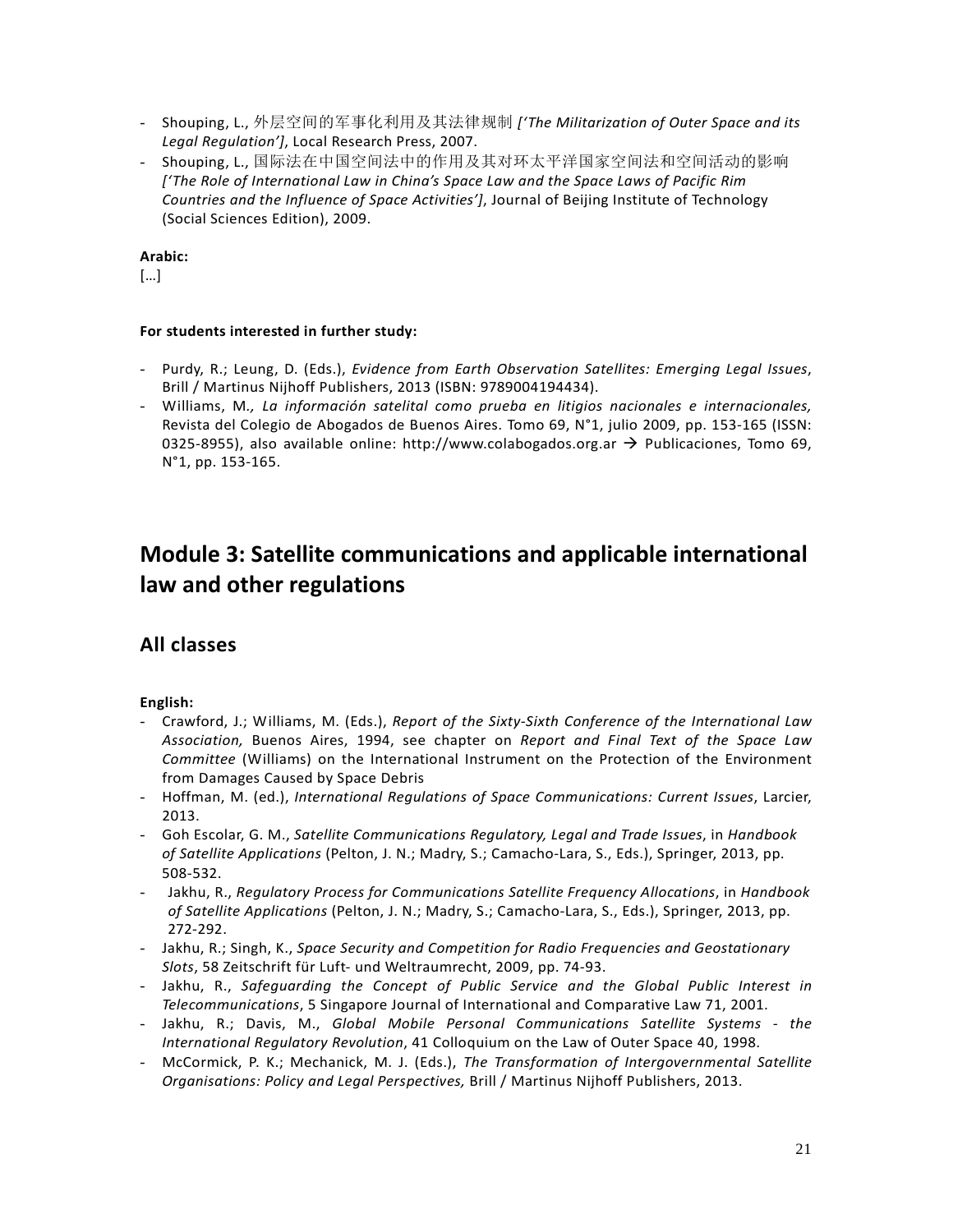#### **Spanish:**

- Tabanera, T. M., *Satélites y educación*, Angel Estrada y Cía, 1971.
- Williams, M*. Telecomunicaciones por Satélites,* Abeledo Perrot, 1981*.*
- Williams, M., *Las tecnologías espaciales al servicio de las telecomunicaciones, la observación de la tierra y otra aplicaciones en el mundo de hoy*, Instituto iberoamericano de derecho aeronáutico y del espacio, y de la aviación comercial, XXXIX Jornadas, 119-143, Asunción, 2011.

#### **French:**

- Kerrest, A. (ed.), *L'adaptation du droit de l'espace à ses nouveaux défis - Mélanges en l'honneur de Simone Courteix*, Editions A. Pedone, 2007 (ISBN : 978-2-233-00513-7).
- Matte, N. M., *Droit aérospatial: les télécommunications par satellites*, Éditions Pedone, Paris/Montréal, 1982 (ISBN-10 : 2233001087).

## **Russian:**

- Zhukov, G. P., Правовые аспекты использования искусственных спутников для целей метеорологии и радиосвязи ['*Legal Aspects of Artificial Satellites for Meteorology and Radio Communications*'], Наука / Nauka, Moscow, 1970.

- Leiming, Zhang, 中国卫星通信集团发展战略研究 *['Research on the Development Strategy of Chinese Satellite Communications Group'],* [D], Nanjing University of Science & Technology, 2004.
- Guozhu, Gao,《外层空间法前沿问题研究》*['Frontiers in Space Law']*, Law Press China, Beijing, 2011, Chapter 3, Section 1: International law and other regulations of satellite communications.
- Shouping, L.; Yun, Z., 外层空间法专论 *['Introduction to the Law of Outer Space']*, Guangming Daily Press, 2009 (ISBN:9787511204295).
- Xuan, C., 卫星直播与国际法 *['Satellite Broadcast and International Law']*, Contemporary Communications, 1997.
- Xin, J., 外层空间法的源起及面临的挑战 *['The Origin of Outer Space Law and its Challenges']*  Juristic Essays and Studies, 2006.
- Xun, Cheng, 卫星直播与国际法 *['Satellite Live Broadcasting and International Law'],* [J], 国际 新闻界, 1997 (6).
- Cunli Xia, 作为人类共同继承财产的频谱和轨道资源 *['Frequencies and Orbital Resources as the Common Heritage of Mankind'], [*J], 北京理工大学学报(社会科学版), 2013, 15(2):103-107, 116.
- Yang, Chen, 印度外空发射服务法律制度研究 *['Research on the Legal System Governing the Indian Outer Space Launching Services'],* [J], 学理论, 2013,(15):106-107, 127.
- Cunli, Xia, 无线电频率和卫星轨道资源有关争议解决途径研究 *['Research on Dispute Settlement Relating to Radio Frequency and Satellite Orbital Resources'],* [J], 中国航天, 2013,(6):40-43.
- Wei, Zhou, 论国际空间法与中国国际商业卫星发射服务的政策法规 *['On Policy and Regulation in International Outer Space Law and China International Commercial Satellites Launching Services'], [*J], 中国航天, 2004 (6):10-14.
- Yongle, Zhang, 张永乐.从美俄卫星相撞事件看国际空间法的发展和完善 *['International Outer Space Law Development and Perfection from US-Russian Satellite Collision Incident's Perspective'],* [J], 知识经济, 2009: 18.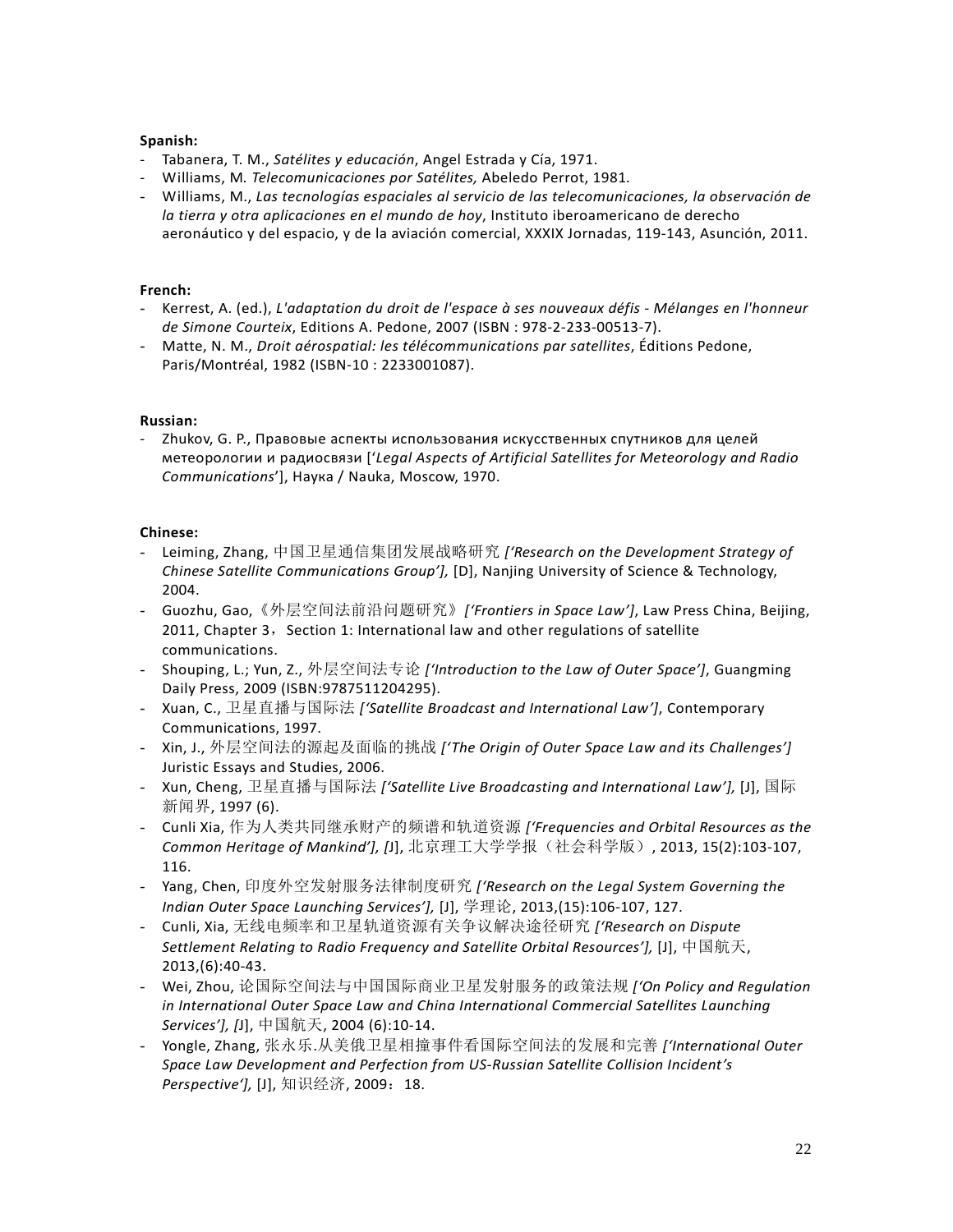# **Module 4: Global Navigation Satellite Systems (GNSS) and applicable international law and regulations**

# **Class 1 – International institutional context for GNSS operations**

# **English:**

- von der Dunk, F., *Liability for Global Navigation Satellite Services: A Comparative Analysis of GPS and Galileo*, 30 Journal of Space Law 129, 2004.

http://www.spacelaw.olemiss.edu/jsl/pdfs/back-issues/jsl-30-1.pdf

- Larsen, P. B., *Issues Relating to Civilian and Military Dual Uses of GNSS*, 17 Space Policy 111, 2001.

http://www.sciencedirect.com/science/journal/02659646/17/2

- Larsen, P. B., *Expanding Global Navigation Services*, Proceedings of the Workshop on Space Law in the 21st Century, UNISPACE III, Technical Forum, July 1999, pages 155-167

http://www.unoosa.org/pdf/publications/st\_space\_02E.pdf

- Lyall, F.; Larsen, P. B., *Space Law – A Treatise,* Ashgate, 2009.
- Lyall, F.; Larsen, P. B., *Space Law*, Ashgate, 2007.

#### **Spanish:**

[…]

# **French:**

[…]

# **Russian:**

[…]

- Jijie, Zhu, 全球导航卫星系统规划与实施法律框架 *['The Legal Framework of Global Navigation Satellite System Planning and Implementation'],* [J], Chinese Civil Aviation, 1996(9) (ISSN:1009-8739).
- Yongliang, Qi, 全球导航卫星系统应用中的若干法律问题 *['Legal Problems of Global Navigation Satellite System Application'],* [C], Chinese Beidou Navigation System Forum Proceedings, 2004.
- Chong, Cao, 卫星导航系统及产业现状和发展前景研究 *['The Industrial Status and Development Prospects of GNSS']*, GNSS World of China, 2009 NO 4.
- Qihuan, Zhou, 21 世纪 AMSS/GNSS 空间段发展方向兼论卫星资源国际共享问题 *['The Trends of Development in AMSS/GNSS Space Segments in the 21st Century'],* [J], Journal of Civil Aviation University of China, 1996 (4).
- Chunfa, Liao, 国际 GNSS 发展回顾与启示 *['The Review and Inspirations of the International GNSS Development'],* [J], Satellite Application, 2012 (2).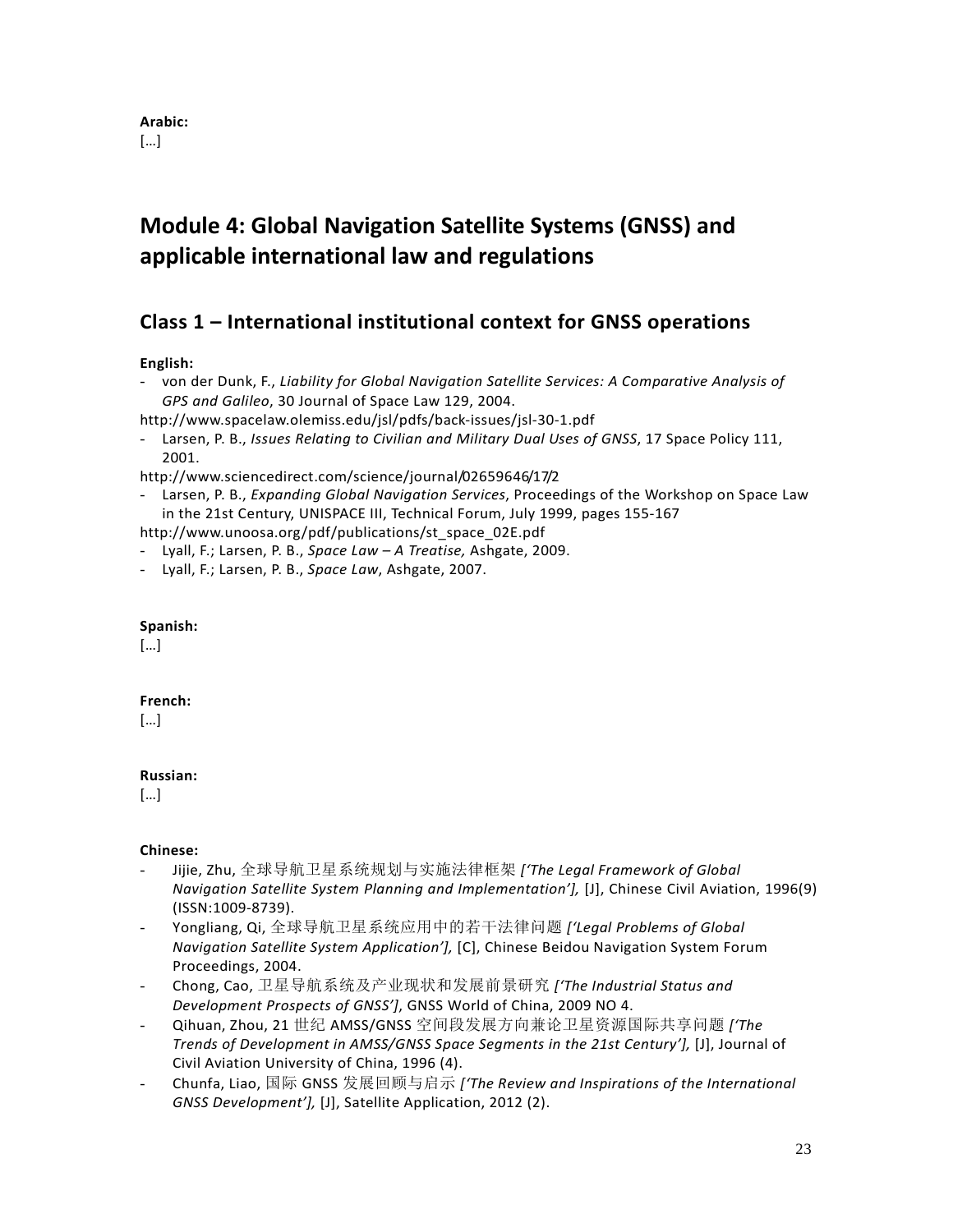- Rui, Ma; Xingwei, Kong, GNSS 系统的现状与发展 *['Current Status and the Development Trend of the GNSS'],* [J], Modern Defence Technology, 2008 (2).
- Yongliang, Qi, 全球导航卫星系统及其相关法律问题研究 *['Research on Global Navigation Satellite Systems and its Legal Issues'],* [J], Journal of Beijing University of Aeronautics and Astronautics (Social Sciences Edition), 2006 (4); 42-47.
- Jinsheng Ning, Yibin Yao & Xiaohong Zhang, 全球导航卫星系统发展综述 *['Review of the Development of Global Satellite Navigation Systems'],* [J], Journal of Navigation and Positioning, 2013 (1); 3-8.

[…]

# **Class 2 – GNSS providers and GNSS augmentation**

## **English:**

- Larsen, P. B., *Issues Relating to Civilian and Military Dual Uses of GNSS*, 17 Space Policy 111, 2001.

http://www.sciencedirect.com/science/journal/02659646/17/2

- Larsen, P. B., *Expanding Global Navigation Services*, Proceedings of the Workshop on Space Law in the 21st Century, UNISPACE III, Technical Forum, July 1999, pages 155-167

http://www.unoosa.org/pdf/publications/st\_space\_02E.pdf

- Lyall, F.; Larsen, P. B., *Space Law – A Treatise,* Chapter 12, Ashgate, 2009.

## **Spanish:**

[…]

# **French:**

[…]

# **Russian:**

[…]

- Zhi, Qin, 中国民航全球卫星导航定位系统的实施 *['The Implementation of Chinese Civil Global Navigation Satellite Systems'],* [C], The National Marine Communications and Navigation Conference Proceedings, 2002.
- Wenan, X; Qihuan, Z., 全球导航卫星系统(GNSS)的发展趋势 *['The Development Trend of Global Navigation Satellite Systems'],* [C], The Third National Conference of China Aviation Society Major in Signal and Information Processing, 1999.
- Ling, Chen, 卫星导航信号提供者责任分析 *['Study of Liability for Satellite Navigation Providers']*, [J], Journal of Beijing University of Aeronautics and Astronautics (Social Sciences Edition), 2013(4).
- Yong, Wang; Jinxue, Ding, 全球卫星导航应用系统的市场应用前景 *['The Market Application Prospect of GNSS'],* [J], Aerospace China, 2012 (9); 28-34.
- Huijuan, Li, 我国空间资源产业及其发展研究 *['Research on Space Resource Industry and its Development in Our Country'],* [D], Nanjing, Nanjing University of Aeronautics and Astronautics, 2006; 47-58.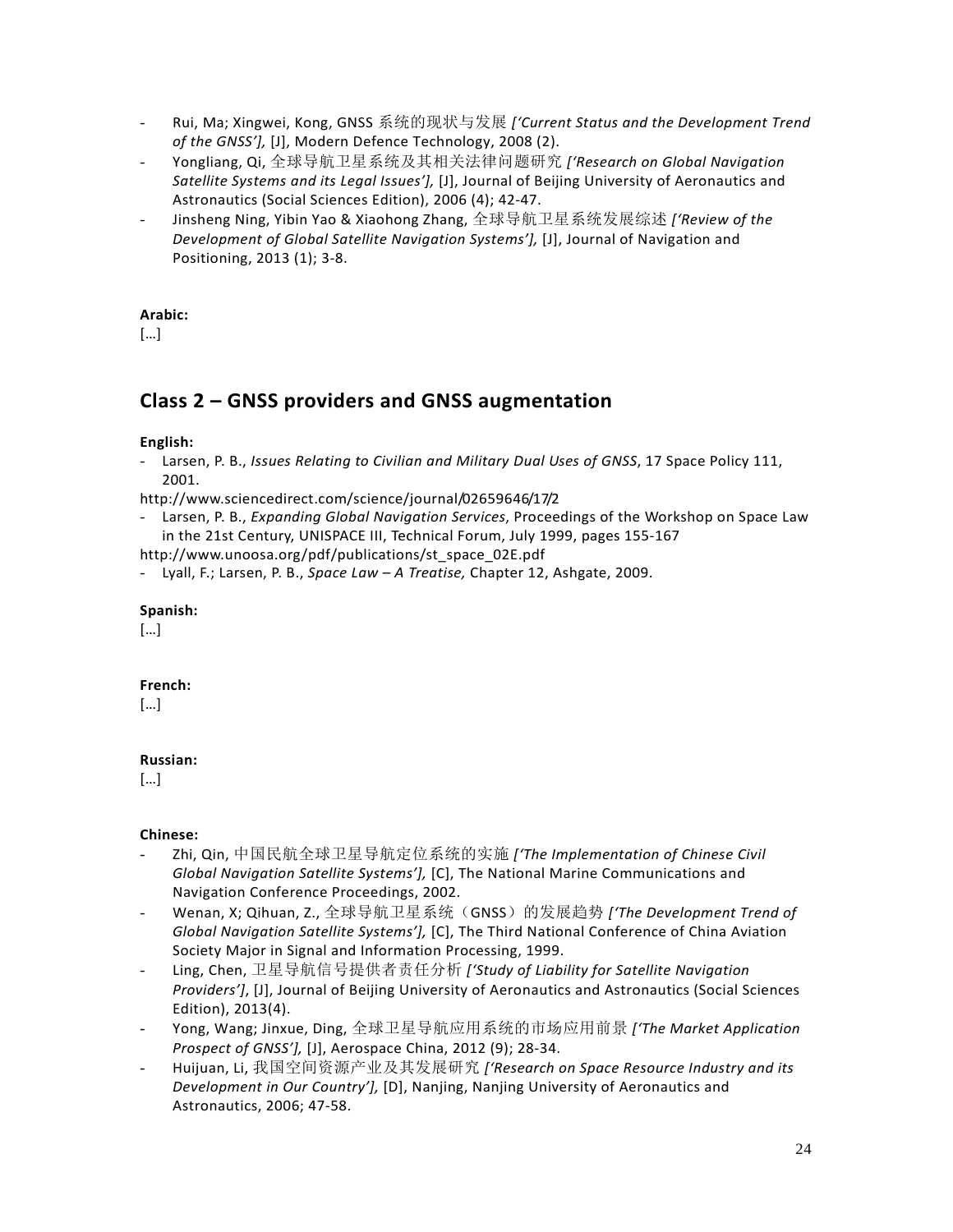- Bo Yang, GPS/GLONASS/INS 组合导航系统研究 *['Study of GPS/GLONASS/INS Integrated Navigation System']*, [D], Northwestern Polytechnical University, Xi'an, 2007; 18-29.

**Arabic:**

[…]

# **Class 3 – GNSS users**

**English:**

- Larsen, P. B., *Issues Relating to Civilian and Military Dual Uses of GNSS*, 17 Space Policy 111, 2001.

http://www.sciencedirect.com/science/journal/02659646/17/2

- Larsen, P. B., *Expanding Global Navigation Services*, Proceedings of the Workshop on Space Law in the 21st Century, UNISPACE III, Technical Forum, July 1999, pages 155-167

http://www.unoosa.org/pdf/publications/st\_space\_02E.pdf

- Lyall, F.; Larsen, P. B., *Space Law – A Treatise,* Chapter 12, Ashgate, 2009.

## **Spanish:**

[…]

## **French:**

[…]

# **Russian:**

[…]

# **Chinese:**

- Yongliang, Qi, 全球导航卫星系统应用中的若干法律问题 *['Legal Problems of Global Navigation Satellite System Application'],* [C], Chinese Beidou Navigation System Forum Proceedings, 2004.
- Zhen, Zhang, 全球民用卫星导航系统应用中的法律问题 *['Legal Issues on the Application of Civil Global Navigation Satellite Systems'],* [J], International Aviation, 1996(11).
- Ping, Shuai; Guangji, Qu; Kaiheng, Xiang; Yong, Wang; Jinxue, Ding, 现代卫星导航系统技术的 研究进展 *['Study of the Current Satellite Navigation System Techniques'],* [J], Chinese Space Science and Technology, 2004 (3); 45-53.
- Yuanxi, Yang, 北斗卫星导航系统的进展、贡献与挑战 *['Progress, Contribution and Challenges of Compass/Beidou Satellite Navigation System'],* [J], Acta Geodaetica et Cartographica Sinica, 2010 (1); 1-6.

# **Arabic:**

[…]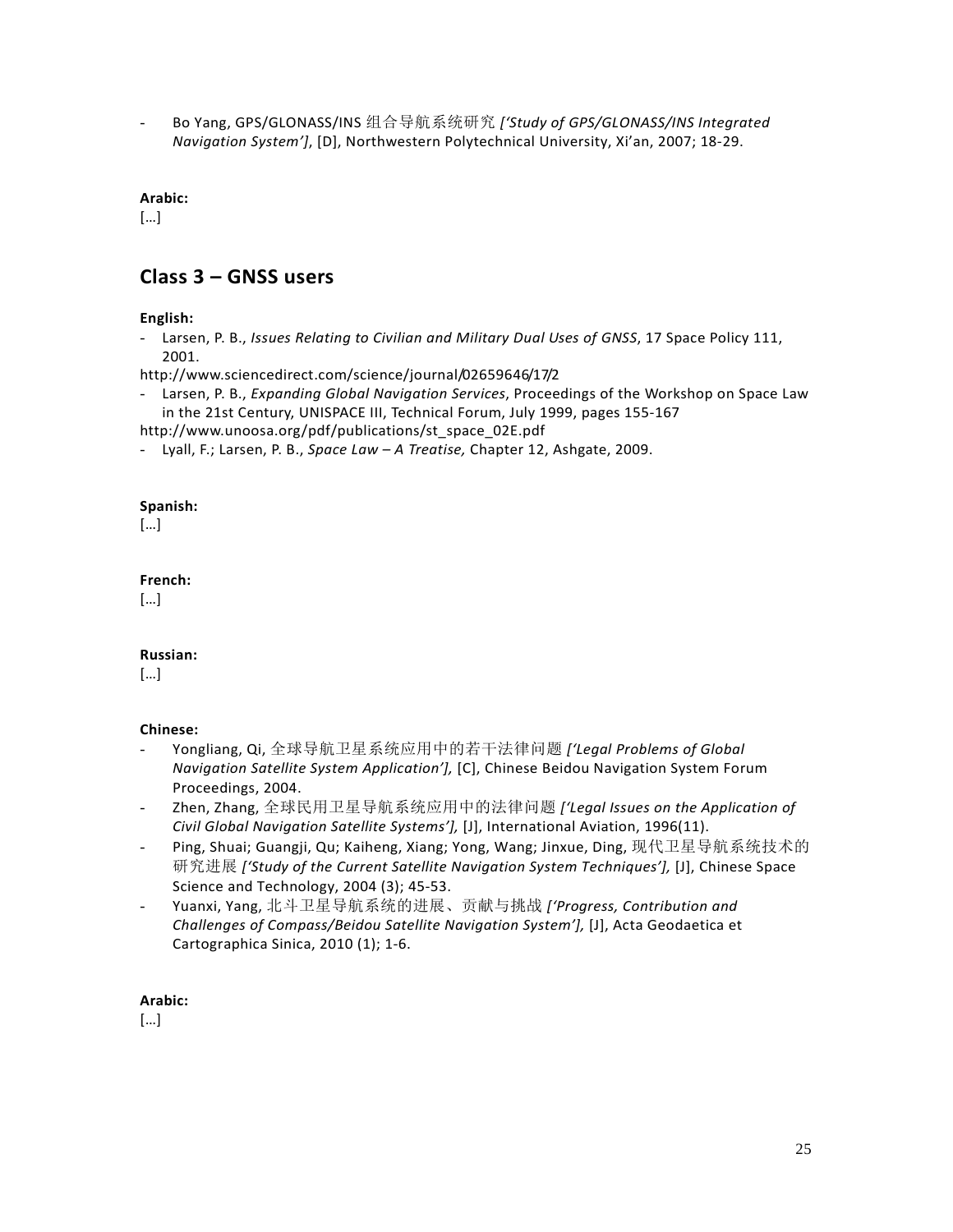# **Class 4 – Legal framework for GNSS services**

# **English:**

- von der Dunk, F., *Liability for Global Navigation Satellite Services: A Comparative Analysis of GPS and Galileo*, 30 Journal of Space Law 129, 2004.
- http://www.spacelaw.olemiss.edu/jsl/pdfs/back-issues/jsl-30-1.pdf
- Larsen, P. B., *Issues Relating to Civilian and Military Dual Uses of GNSS*, 17 Space Policy 111, 2001.

http://www.sciencedirect.com/science/journal/02659646/17/2

- Larsen, P. B., *Expanding Global Navigation Services*, Proceedings of the Workshop on Space Law in the 21st Century, UNISPACE III, Technical Forum, July 1999, pages 155-167

http://www.unoosa.org/pdf/publications/st\_space\_02E.pdf

- Lyall, F.; Larsen, P. B., *Space Law – A Treatise,* Chapter 8, 11 and 12, Ashgate, 2009.

## **Spanish:**

- Castillo Argañarás, L., *El satellite de la Argentina SAC – D Aquarius y la Cooperación Internacional en la formación del ciclo de información espacial*, 39 Jornadas Iberoamericanas de Derecho Aeronáutico y del Espacio 159, Asunción, 2011.
- Duberti, G. La teleobservación de la Tierra y el tratamiento de desastres tecnológicos y naturales, 39 Jornadas Iberoamericanas de Derecho Aeronáutico y del Espacio 145, Asunción, 2011.
- Gonzáles Ferreiro, E., *La estación espacial internacional. Régimen jurídico*, Instituto iberoamericano de derecho aeronáutico y del espacio, y de la aviación comercial, Madrid, 2007.
- Williams, M., *El Riesgo ambiental y su regulación: Derecho Internacional y Comparado (Residuos Espaciales; Protección de la Capa de Ozono)*, Abeledo Perrot, 1998 (ISBN: 9789502011431).

# **French:**

[…]

# **Russian:**

[…]

# **Chinese:**

- Jijie, Zhu, 全球导航卫星系统规划与实施法律框架 *['The Legal Framework of Global Navigation Satellite Systems Planning and Implementation'],* [J], Chinese Civil Aviation, 1996(9) (ISSN:1009-8739).
- Yongliang, Qi, 全球导航卫星系统及其相关法律问题研究 *['Research on Global Navigation Satellite Systems and its Legal Issues'],* [J], Journal of Beihang University (Social Sciences Edition), 2006, 19(4) (ISSN:1008-2204).
- Kuan Yang, 论卫星导航的法律规制 *['Legal Regulation of Satellite Navigation'],* [J], [Journal of](http://law1.cnki.net/law/navi/Issue.aspx?dbcode=CLKJ&dbPrefix=CLKJ&pykm=BHDS)  [Beijing University of Aeronautics and Astronautics \(Social Sciences Edition\)](http://law1.cnki.net/law/navi/Issue.aspx?dbcode=CLKJ&dbPrefix=CLKJ&pykm=BHDS) 2011(5); 40-44.
- Zhi, Qin; Zhongyong, Zhang, 民航 GNSS 的法律分析 (第一部分), *['The Law Analysis of Civil Aviation in GNSS (Part One)'],* [J], Aerospace China, 2012 (3); 42-45.

#### **Arabic:**

[…]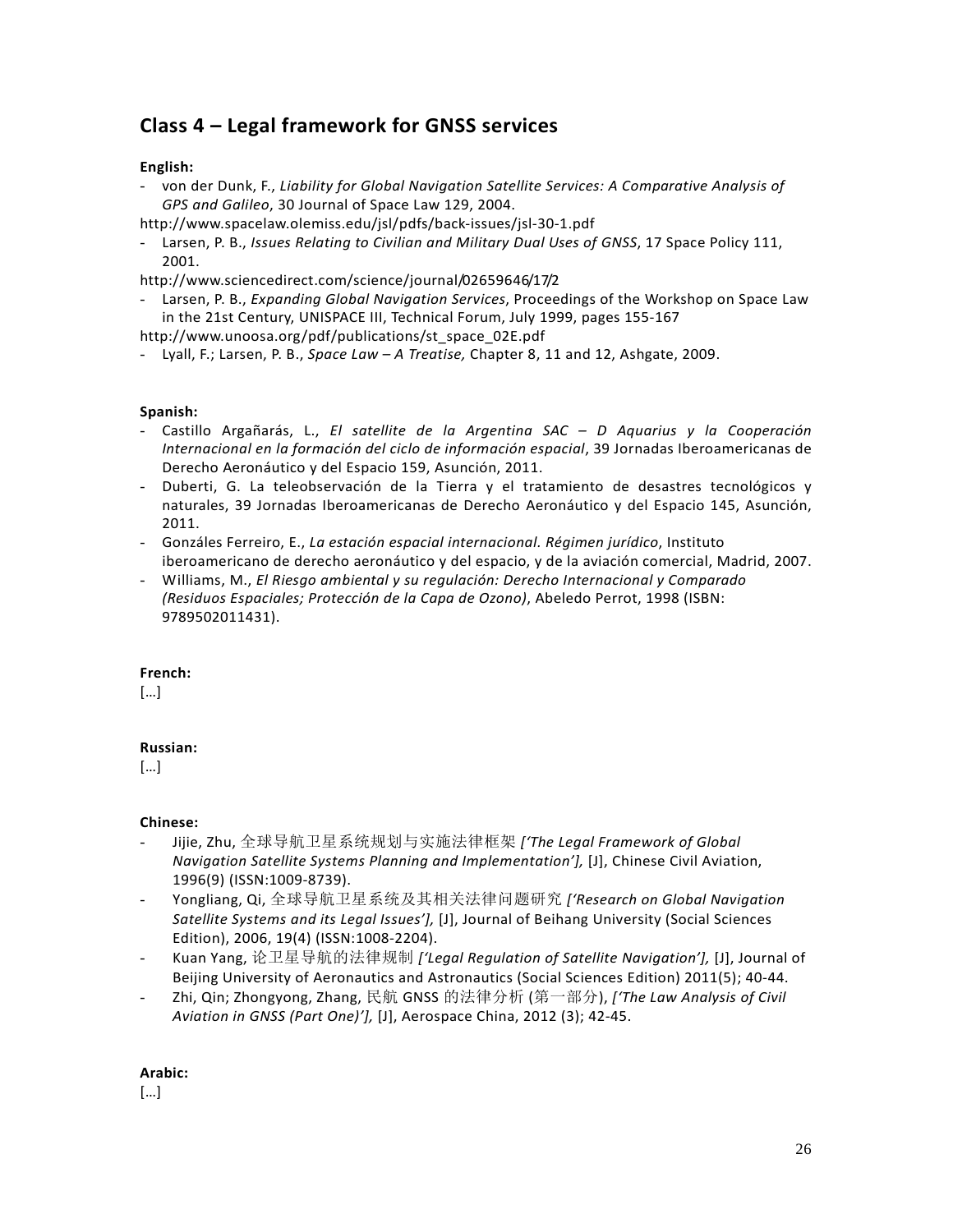# **Class 5 – GNSS services, uses and current problems**

## **English:**

- Larsen, P. B., *Issues Relating to Civilian and Military Dual Uses of GNSS*, 17 Space Policy 111, 2001.

http://www.sciencedirect.com/science/journal/02659646/17/2

- Larsen, P. B., *Expanding Global Navigation Services*, Proceedings of the Workshop on Space Law in the 21st Century, UNISPACE III, Technical Forum, July 1999, pages 155-167

http://www.unoosa.org/pdf/publications/st\_space\_02E.pdf

- Lyall, F.; Larsen, P. B., *Space Law – A Treatise,* Chapter 14, Ashgate, 2009.

## **Spanish**

[…]

# **French:**

 $\lceil \dots \rceil$ 

# **Russian:**

[…]

- Kuan, Yang, 论卫星导航的法律规制 *['Legal Regulation of Satellite Navigation']*, [J], Journal of Beihang University (Social Sciences Edition), 2011, 24(5) (ISSN: 1008-2204).
- Zhi, Qin, 中国民航全球卫星导航定位系统的实施 *['The Implementation of Chinese Civil Global Navigation Satellite System'],* [C], The National Marine Communications and Navigation Conference Proceedings, 2002.
- Yongliang, Qi, 全球导航卫星系统应用中的若干法律问题 *['Legal Problems of Global Navigation Satellite Systems Application'],* [C], Chinese Beidou Navigation System Forum Proceedings, 2004.
- Jiadong, Sun, 北斗卫星导航系统的发展 *['The Development of BeiDou Satellite Navigation System'],* [J], Space Exploration 2011 (7).
- Chong, Cao, 卫星导航系统及产业现状和发展前景研究 *['The Industrial Status and Development Prospects of GNSS'],* [J], GNSS World of China 2009(4).
- Yongliang, Qi, 全球导航卫星系统及其相关法律问题研究 *['Research on Global Navigation Satellite Systems and its Legal Issues']* [J], [Journal of Beijing University of Aeronautics and](http://law1.cnki.net/law/navi/Issue.aspx?dbcode=CLKJ&dbPrefix=CLKJ&pykm=BHDS)  [Astronautics \(Social Sciences Edition\),](http://law1.cnki.net/law/navi/Issue.aspx?dbcode=CLKJ&dbPrefix=CLKJ&pykm=BHDS) 2006, NO4.
- Lihong, Wang; Gangming, Zhang, GPS 定位技术和错误 *[Positioning Technology of GPS and its Problems'],* [J], China Science and Technology Information, 2010, NO6.
- Zhang, Hua, [欧美全球卫星导航系统立法及其对中国的启示](http://epub.cnki.net/grid2008/brief/detailj.aspx?&dbCode=&index=&QueryID=95&CurRec=1) *['The EU and US Legislations on GNSS and their Inspirations for China's BeiDou Navigation Satellite System']* [J], [Journal of](http://law1.cnki.net/law/navi/Issue.aspx?dbcode=CLKJ&dbPrefix=CLKJ&pykm=BLDS)  [Beijing Institute of Technology \(Social Sciences Edition\),](http://law1.cnki.net/law/navi/Issue.aspx?dbcode=CLKJ&dbPrefix=CLKJ&pykm=BLDS) 2012, NO4.
- Zhang, Zhen, 全球民用卫星导航系统应用中的法律问题 *['The Concerns on Law for Application of Civil Global Navigation Satellite Systems']*, [J], International Aviation, 1996, NO11.
- 国务院办公厅通知发行的国家卫星导航产业长期发展规划 *['The General Office of the State Council on the Issuance of Notice of National Satellite Navigation Industry Long-Term Development Planning']*, General Office of the State Council, 26 September 2013.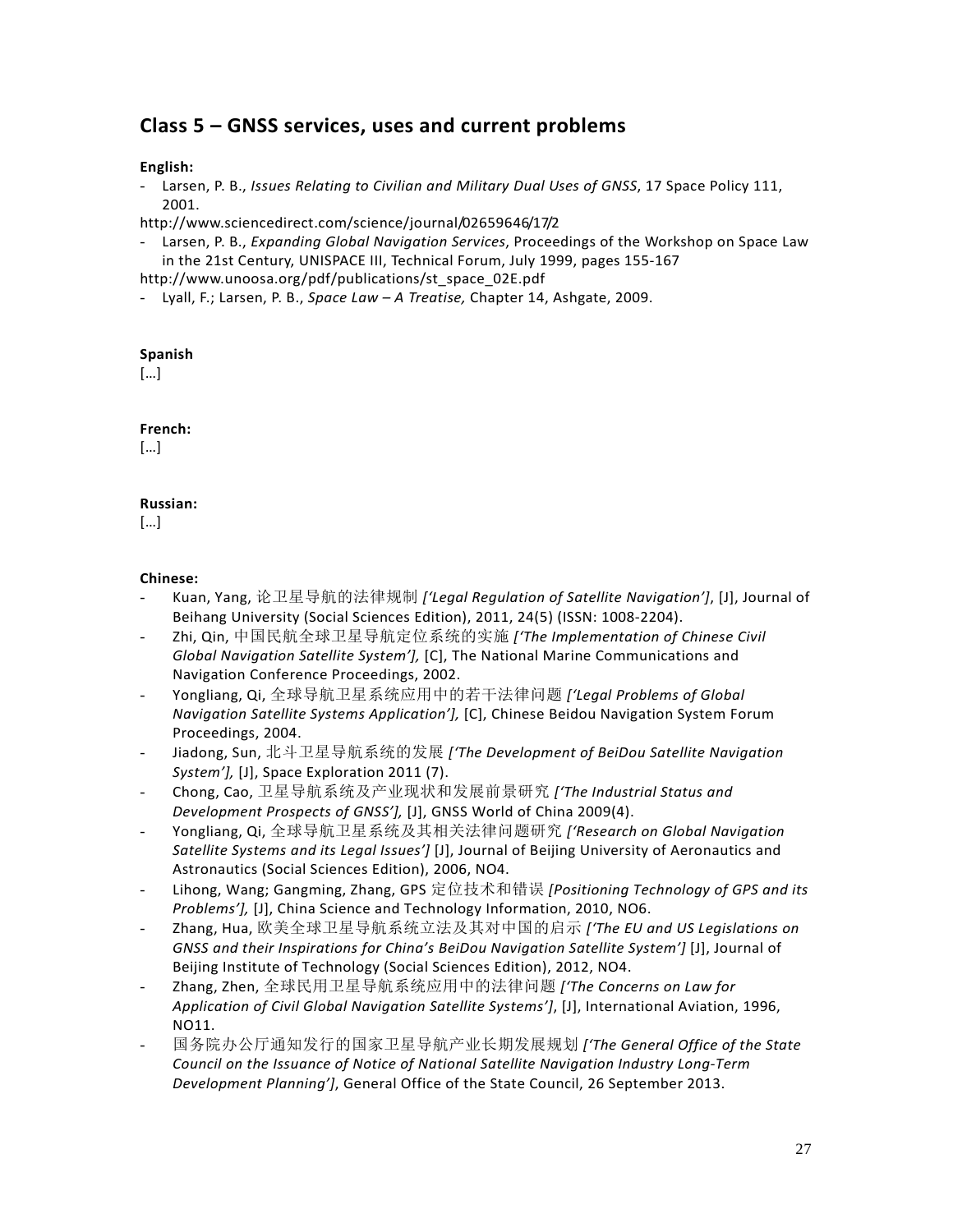- Jijie, Zhu , 全球导航卫星系统规划与实施法律框架 *['Establishing a Legal Framework with Regard to GNSS']*, [Civil Aviation Economics & Technology,](http://law1.cnki.net/law/navi/Issue.aspx?dbcode=CLKJ&dbPrefix=CLKJ&pykm=MHJJ) 1996, NO9.
- Zhiliang Zhang, 应用卫星导航所产生的法律问题 [*'Legal Problems Resulting from Satellite Navigation'],* [J], [Civil Aviation Economics & Technology,](http://law1.cnki.net/law/navi/Issue.aspx?dbcode=CLKJ&dbPrefix=CLKJ&pykm=MHJJ) 1996, NO1O.
- Xiaoping, Lu, 中国民用航空北斗卫星导航系统的发展与应用 *['The Development and Application of BeiDou in China's Civil Aviation],* [J], China Civil Aviation, 2011 (8); 39-42.
- Rihong, Wen; Jiemin, Shen; Xia, Ge; Liang, Yuan, 北斗卫星导航频率保护现状及对策 *['Current Situation of and Proposed Measures for the Protection of the Beidou System Navigation Frequency'],* [J], Telecommunication Engineering, 2012 (3), 418-422.
- Qinghua, Zeng; Jianye, Liu; Wenming, Peng; Yongjun, Yu, 我国卫星导航系统相关技术发展分 析 [*'Interrelated Techniques, Developments and Analysis of Chinese Satellite Navigation System'],* [J], Aerospace Control, 2006 (4); 91-96.
- Chen, Ding, 北斗导航卫星定位系统在我国经济建设中的重要作用 [*'The Great Role of Compass Navigation Satellite Positioning System in the Economic Development of China'],* [J], Radio Frequency Ubiquitous Journal, 2010 (4); 9-12.

[…]